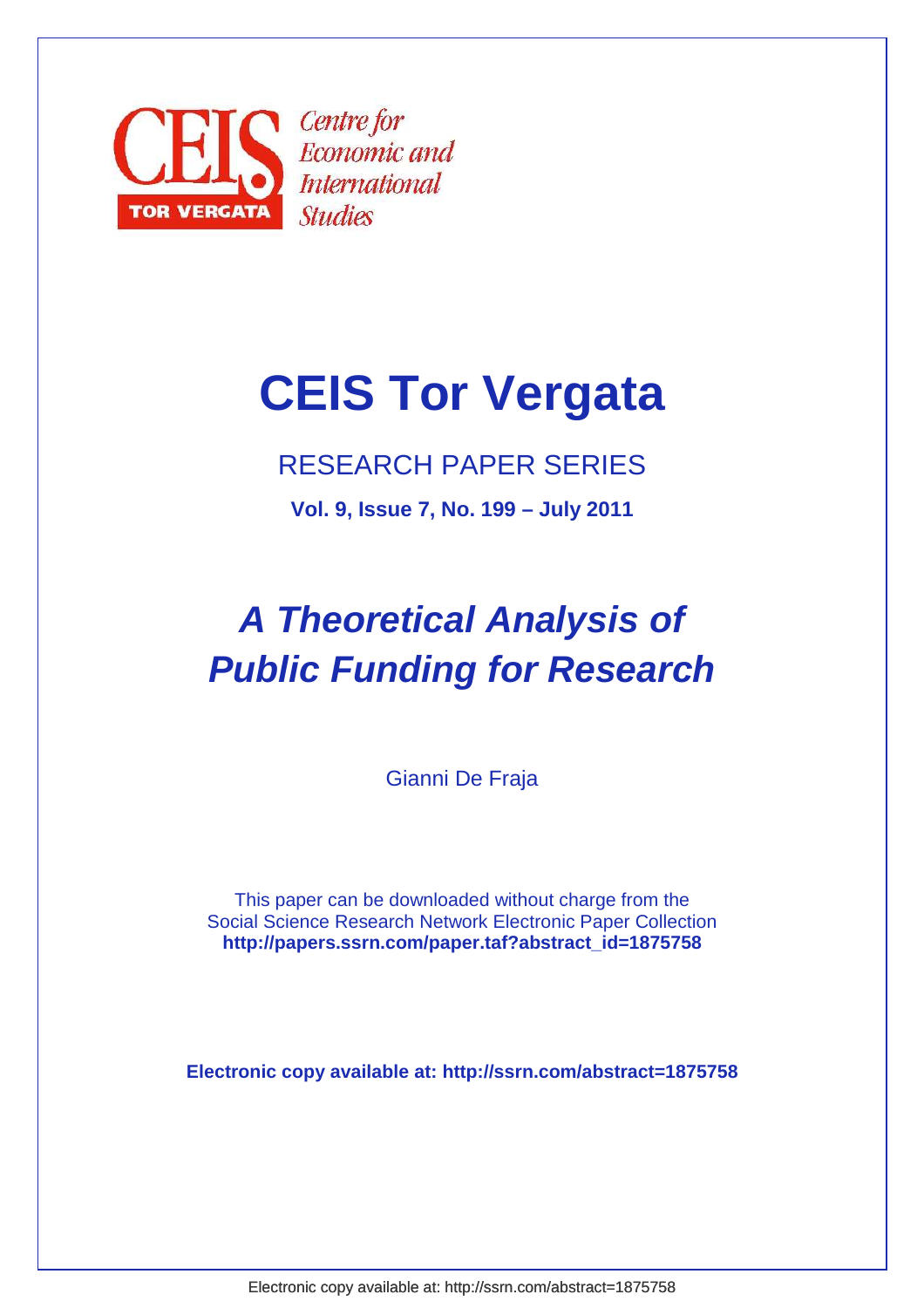# A Theoretical Analysis of Public Funding for Research

Gianni De Fraja† University of Leicester Università di Roma "Tor Vergata" and C.E.P.R.

June 10, 2011

#### Abstract

This paper studies government funding for scientific research. Funds must be distributed among different research institutions and allocated between basic and applied research. Informational constraints prevent less productive institutions to be given any government funding. In order to internalise the beneficial effects of research, the government requires the most productive institutions to carry out more applied research than they would like. Funding for basic research is used by the government to induce more productive institutions to carry out more applied research then they would like.

#### JEL Numbers: O38, H42, D82

Keywords: Basic and applied research, R&D, Scientific advances.

Presented at the "Economics of science: Where do we stand?", conference, Observatoire des Sciences et Techniques, Paris, 4-5 April 2011. I would like to thank Claudio Mezzetti, Ludovic Renou and József Sákovics for helpful comments.

<sup>†</sup>University of Leicester, Department of Economics Leicester, LE1 7RH, UK, Università di Roma "Tor Vergata", Dip. SEFEMEQ, Via Columbia 2, I-00133 Rome, Italy, and C.E.P.R., 90-98 Goswell Street, London EC1V 7DB, UK; email: defraja@le.ac.uk.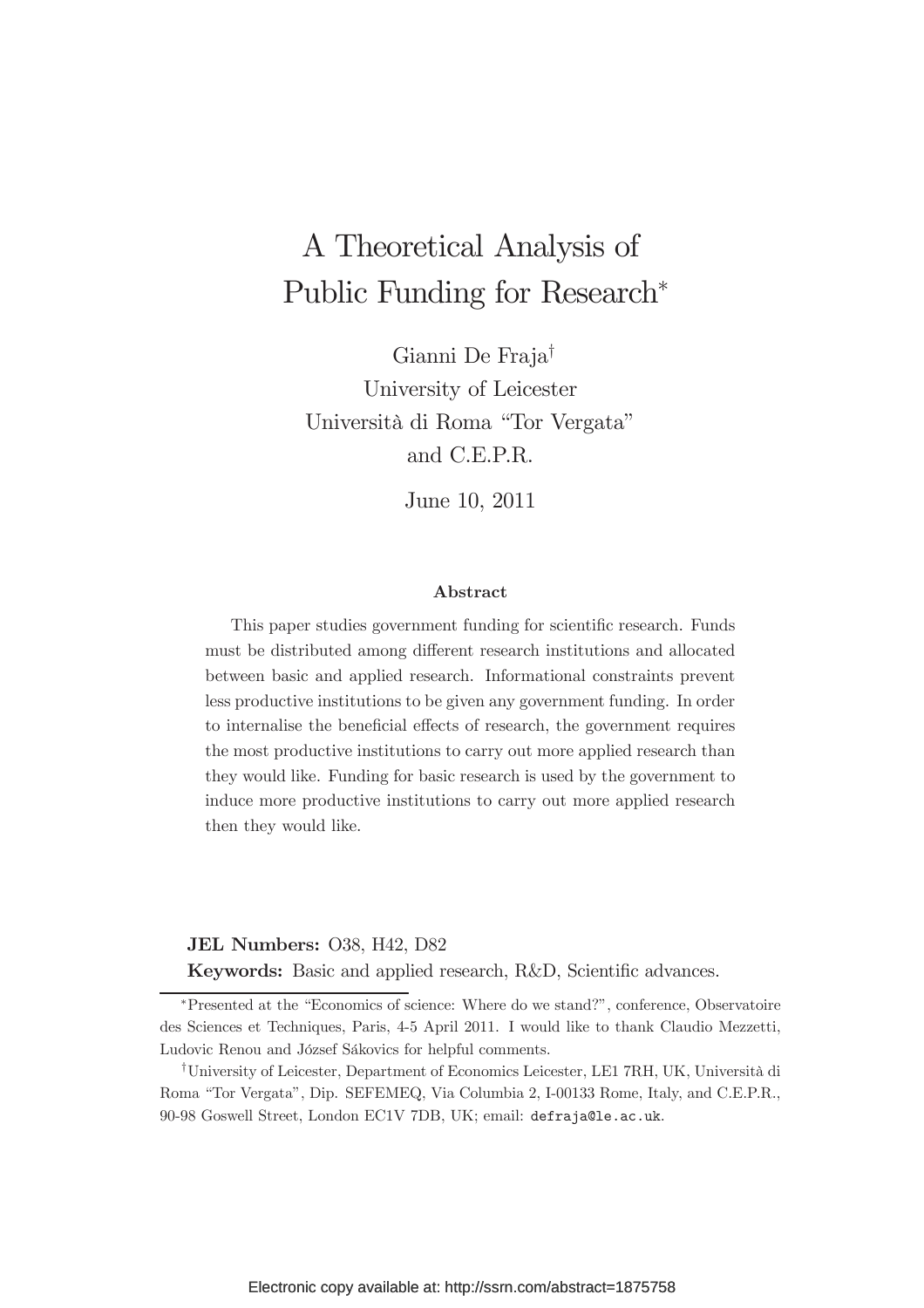# 1 Introduction

A very large amount of taxpayers' money is spent on scientific research. In 2008 in the OECD countries, government expenditure on R&D amounted to around  $0.8\%$  of GDP (OECD 2009). These funds are channelled in many different ways, from dedicated research centres, to universities and similar public or private education providers, to subsidies to private non-profit or profit making organisations. Also varied is the link between the funds provided and their destination: some funding is linked to specific research projects, some is simply awarded to institutions to spend as they see fit, some is distributed in consideration of past achievement.

This variety raises immediate efficiency questions. How should the total funding be allocated across different institutions? Is the multiplicity of manners in which these sums of money are assigned a good thing? Would it be possible to re-allocate funding from one spending method to another and improve its impact on society? Should the funding agency be concerned with the nature, basic or applied, of the research carried out by the institutions which it funds? This paper provides a theoretical framework to address these questions: the aim here is to provide a theory of the optimal public research spending.

The approach is microeconomic: I leave the macroeconomic aspect of total spending in the background, and concentrate instead on the two interrelated questions of the *balance between basic and applied* research and of the *distribution of funding among dierent research institutions*. I make the plausible assumption that research institutions differ in their characteristics. Differences among institutions create a non-trivial optimisation problem: the government wishes to allocate resources to the institutions where they are most productive, and at the same time to ensure the "right" balance between basic and applied research. As my analysis shows, these two requirements interact with each other: the government uses *basic* research funding — more precisely, funding that the recipient institutions will choose to devote to basic research —, as a reward to induce more productive institutions to do more *applied* research. If, plausibly, the government's and the institutions' objectives are not perfectly aligned, this generates a distortion from an efficient allocation, that is an allocation where the social marginal benefit is the same for basic and applied

1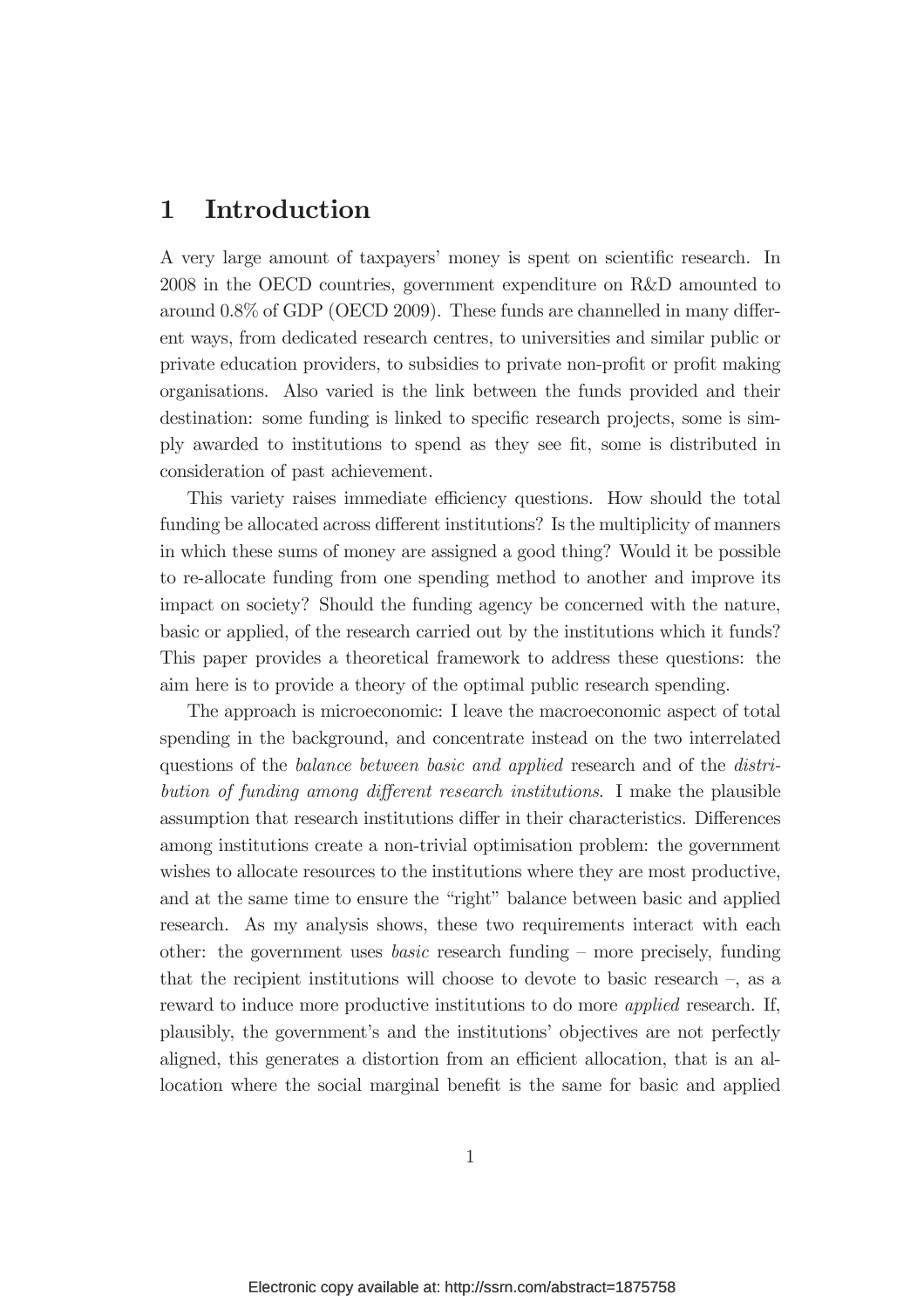research and the same for all institutions. A further distortion is the concentration of research towards the most effective institutions. Relatively inefficient institutions do not receive any funding even though small scale projects would be cheaper to carry out than in larger funded institutions.

The relative role of applied and basic research, at the centre of my study, requires their specific characteristics to be carefully identified and modelled accurately. The distinguishing feature I posit in this paper is that *it is harder to observe whether basic research has been been carried out than it is for applied research*. This relates closely to the definitions offered in the literature. Typically, basic research, also labelled fundamental, pure, curiosity-driven, upstream, unpredictable (see Strandburg 2005), is seen as driven by scientists' curiosity, its aim to acquire knowledge for knowledge's sake, in contrast to applied research, designed to solve practical problems.<sup>1</sup> In many cases a hierarchical link is posited between basic and applied research: the former precedes and provides the foundation to the latter (for example, Evenson and Kislev 1976, or more recently Aghion et al. 2008). Since my model is static, the hierarchical link I posit is not temporal, but in the nature of the connection between research and its effect: applied research has a direct impact on the nation's income, whereas basic research has a direct impact only on the cost of carrying out applied research: applied research becomes "easier", cheaper, more likely to succeed, and so on, when the body of basic research available to society is bigger. Related to this is the difference in the "directness" of the link between research effort and the realisation of the beneficial effects of this effort. Simplifying somewhat, all research is uncertain, but, while in the case of applied research the uncertainty regards whether or not a certain line of research will be successful, that is whether or not a given, known problem is "solved", in the case of basic research it is also unknown in advance *where* a positive effect will emerge, if it does.<sup>2</sup> I capture this unpredictability with the assumption

<sup>2</sup>Nelson (1959 pp 301—2) gives several examples of basic research projects pursued as

<sup>&</sup>lt;sup>1</sup>See, for example, the definition used by the US National Science Foundation to classify expenditure: "basic research is defined as systematic study directed toward fuller knowledge or understanding of the fundamental aspects of phenomena and of observable facts without specific applications towards processes or products in mind." Conversely, "applied research is defined as systematic study to gain knowledge or understanding necessary to determine the means by which a recognized and specific need may be met." (NSB 2008,  $p$  7).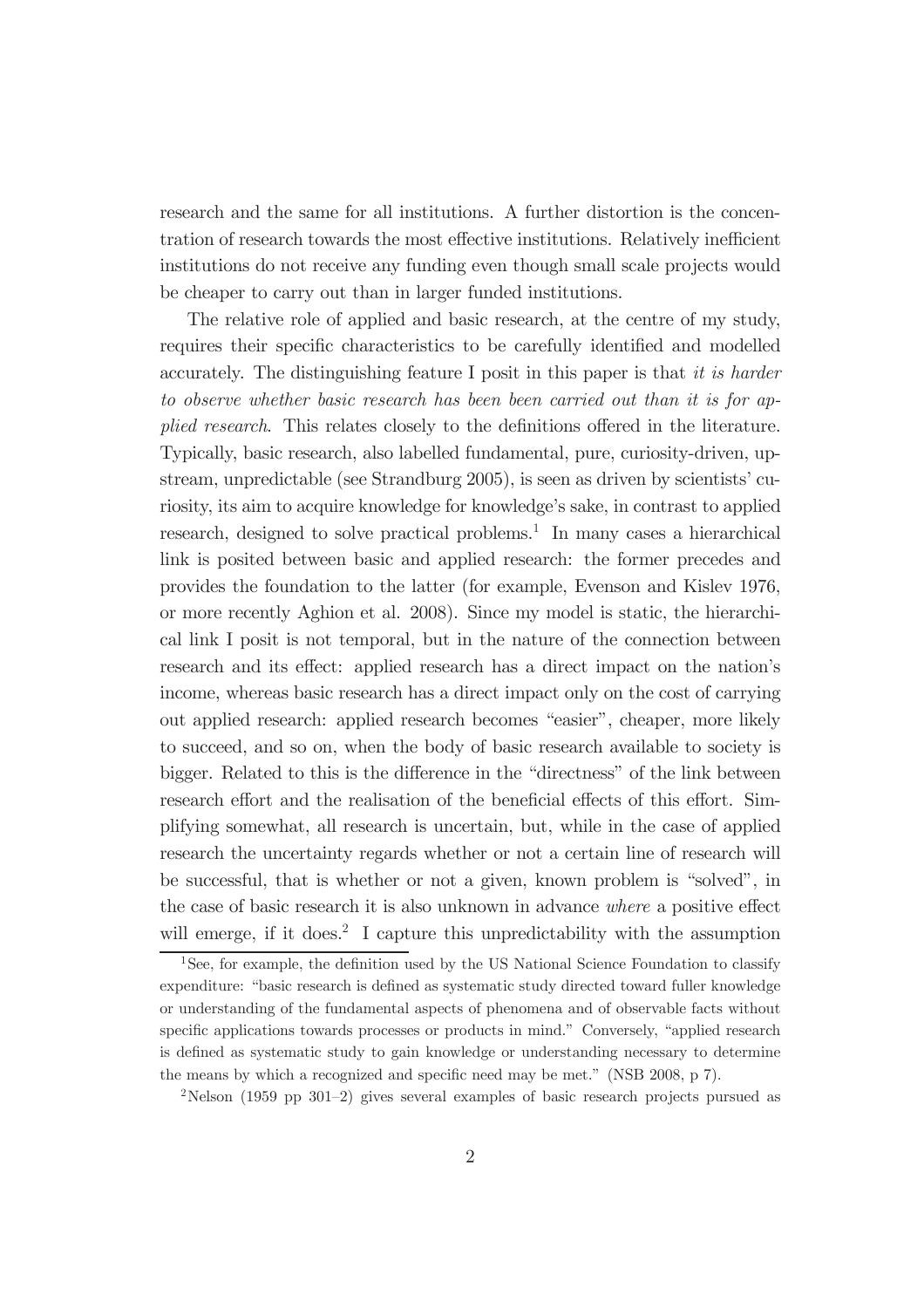of a completely diffuse link between pure and applied research: each applied research project is helped equally by the total amount of basic research undertaken in society. Basic research thus bestows an externality. This, however, does not create the appropriability problems which beset R&D activities carried out in profit maximising firms, well-understood by the literature since at least Arrow  $(1962)$ . This is both because all effects of research are internal to the government, which funds research, $3$  and because individuals and institutions doing research are not concerned with its monetary appropriability: their reward is the *production* of knowledge, not its financial exploitation, as has long been recognised (see Stephan 1996 for a comprehensive review).

The optimal funding structure for the centralised funding mechanism derived in Section 3 illustrates how information constraints force the government to use basic research as a reward to the more productive institutions to induce them to perform more applied research. This is inefficient, both because the marginal rate of return of funds is different across institutions, and because, for some institutions, the marginal social return is different for funds they allocate to basic and applied research. Moreover, institutions which could do research cheaply on a small scale are not funded at all.

The paper next shows how the optimal funding can be implemented in practice. I show that the dual funding system suggests itself naturally: all an end in themselves, which unexpectedly assists the solution of an apparently completely unrelated applied research problem. Among the more recent ones, Moody (1995) describes in detail the numerous strands of basic research which allowed the creation of the ubiquitous CD. A central plank of the theory of relativity, that light is bent by gravity, is also a building block of GPS navigation system (Haustein 2009). The abstract mathematical problem of covering a surface with symmetric tiles lies at the foundation of our understanding and exploitation of superconductors (Edelson 1992). Gauss's investigation into the distribution of prime number has led, with the contributions of many mathematical minds over the course of two centuries, to the possibility of unbreakable cryptographic codes, without which e-commerce would not be possible (du Satoy 2003). Table 3 in Gersbach et al (2009) has a longer and more systematic list. An empirical investigation of the link between basic research conducted in universities and commercial applications of the applied research it generated is in Jensen and Thursby (2001).

 $3$ Of course in an international context, some of the benefits determined by the expenditure of one country's taxpayers' money do accrue to individuals in dierent countries. This can be captured by an increase in the shadow cost of public funds relative to the value it would take in a closed economy.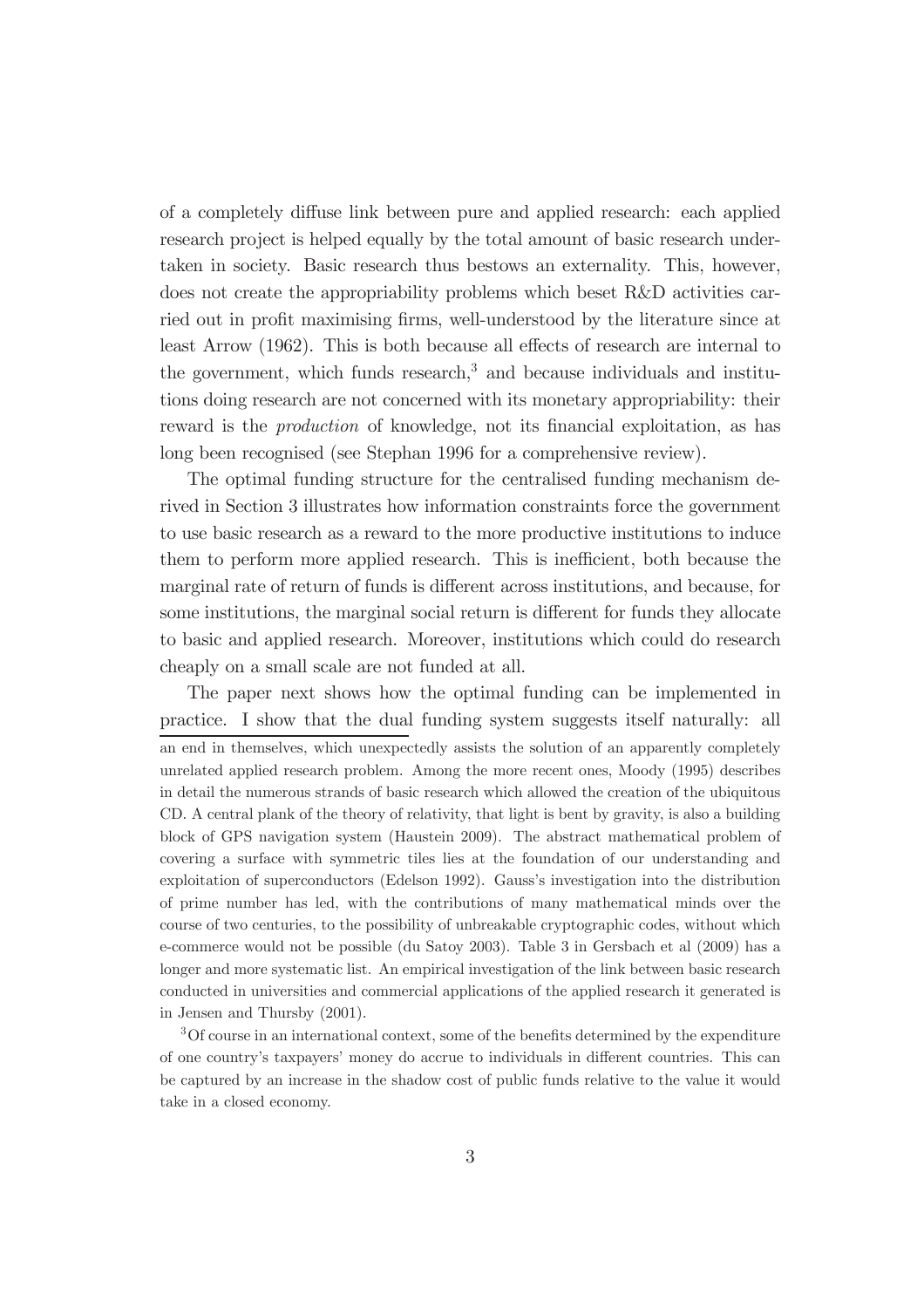institutions receive an identical "block grant", subject to a threshold level of applied research. More efficient institutions, those which can do this minimum amount of applied research spending less than the "block grant" can therefore use their savings to engage in basic research. When the social value of applied research is sufficiently high, additional funding is made available to institutions. To receive it, an institution must carry out additional applied research, and, crucially, the additional funding is lower than the cost of the additional applied research to be carried out: institutions need to "co-fund" any further applied research they wish to carry out. This is in contrast to the "cost-plus" approach favoured by funding agencies in the UK, and its intuitive explanation is that, since the government wants to push institutions to do applied research rather than basic research, even when the institution's cost of applied research is higher that the cost of doing basic research, it offers to fund the former, thus reducing an institution's cost.

The paper is organised as follows. Section 2 presents the model, and Section 3 the results. Section 4 shows how the policy can be implemented in practice, and Section 5 concludes. Mathematical proofs are in the Appendix.

### 2 The model

I model the publicly funded research sector of an economy. There is a continuum of institutions with the potential to do research their number normalised without loss of generality to 1. A government agency has the task of funding their activities. Institutions differ in their ability to spend public research funding productively. This ability is measured by a parameter  $\theta \in [\underline{\theta}, \overline{\theta}] \subseteq \mathbb{R}$ . The value of  $\theta$  for each institution is exogenously given. The distribution of  $\theta$  in the sector is described by a differentiable function  $F(\theta)$ , with density  $f(\theta) = F'(\theta) > 0$ , for  $\theta \in (\underline{\theta}, \overline{\theta})$ , and monotonic hazard rate,  $\frac{d}{d\theta}$  $\int F(\theta)$  $f(\theta)$  $\Big) > 0.$ The most natural interpretation for  $\theta$  is the skill of an institution's scientists,<sup>4</sup>

 ${}^{4}$ In the simplest model, each institution is randomly assigned its staff. In reality, of course, institutions compete for staff, which would make  $\theta$  endogenous. In a fully developed model of the academic labour market, one would need to take into account the fact that researchers prefer to join high quality institutions, and so competition among institutions might not be based exclusively on salaries. Palomino and Sákovics (2004) is a model which combines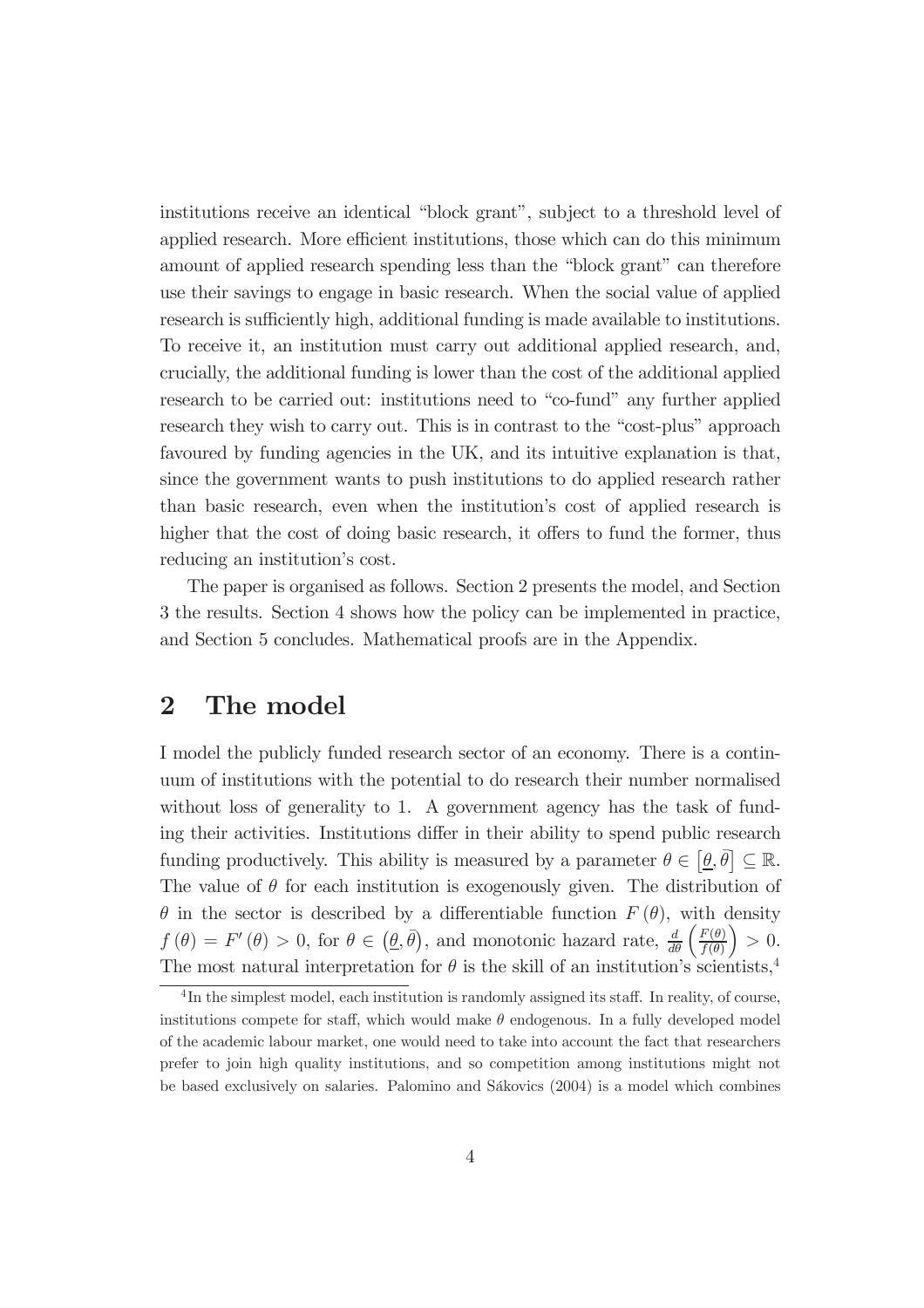but it can also encompass the institution's ability to supplement government funding with funds from private sources. These may include for example income from endowments, or, for universities, generated from students' tuition fees, even though I do not model explicitly any technological complementarity or financial cross-subsidisation between teaching and research (see for example De Fraja and Valbonesi 2008). Another example is of course the possible commercial exploitation of research. Two institutions which differ in this respect, for example because of their contacts with industry, of the effectiveness of their technology transfer office (or marketing department), will be characterised by different values of  $\theta$ .

#### 2.1 Basic and applied research.

If funded, an institution can carry out two kinds of research, basic and applied. I assume that applied research affects *directly* national income, whereas basic research affects it only indirectly via its effect on the productivity of applied research. Both applied and basic exert their inßuence via their aggregate amount, defined here as follows. Let  $a(\theta)$  and  $b(\theta)$  denote the average amount of applied and basic research, respectively, carried out in the institutions with productivity  $\theta$ . I define by A and B the *total*<sup>5</sup> amount of applied research carried out in society. Therefore we have:

$$
A = \int_{\underline{\theta}}^{\overline{\theta}} a(\theta) f(\theta) d\theta,
$$
 (1)

$$
B = \int_{\underline{\theta}}^{\overline{\theta}} b(\theta) f(\theta) d\theta.
$$
 (2)

We can interpret A exactly as a standard Solow residual, and, taking other inputs as given, define national income as

$$
Y(A), \tag{3}
$$

with  $Y'(A) > 0$ ,  $Y''(A) \leq 0$ . The link between a specific applied research project and the consequent increase in national income is left implicit. As an competition among institutions (sports leagues in their paper), with externalities among its members (the individual teams).

 $5$ Notice that aggregate uncertainty disappears: even though specific research projects may be uncertain, then (1) and (2) denote the expected *and* actual amount of successful research.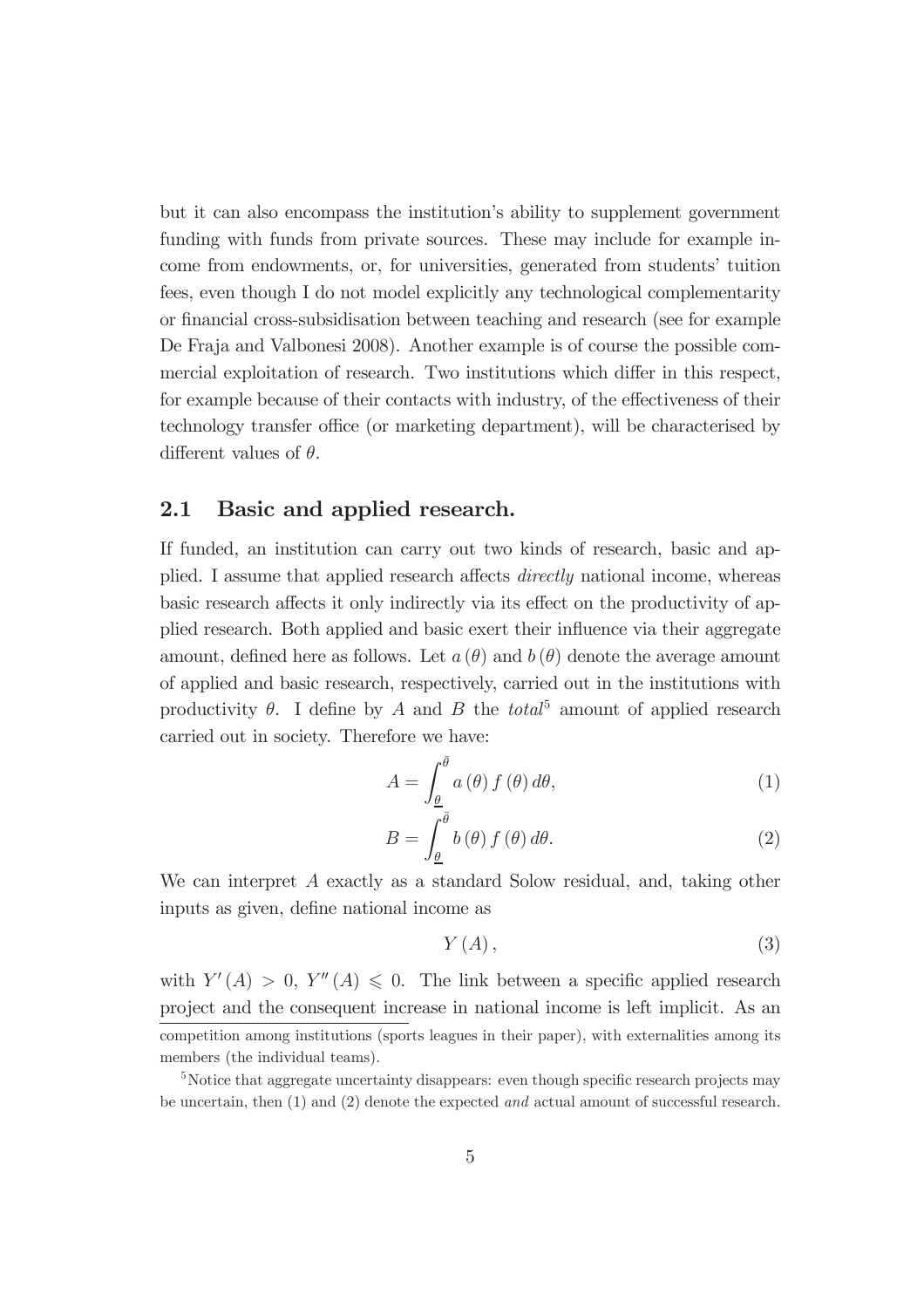example, consider a project consisting in the development of a new therapy. It might be that the institution carrying out the project is a private profitmaking pharmaceutical company receiving a government subsidy to research, or a research centre or a university selling a patent through a  $TTO<sup>6</sup>$  In these cases a direct impact of research on national output can be established. Alternatively, if the line of applied research is not fully appropriable and the benefit is more diffuse, consumers or other firms might benefit directly, through new products or lower costs and prices. An example could be an improvement in communication technology, which benefit all users.

I follow Gersbach et al (2010), who posit that *aggregate* amount of basic research undertaken in society is a parameter of the function which gives the probability of a successful innovation in each of the continuum of industries where research is undertaken. Formally, in my model, a type  $\theta$  research institution's cost of carrying out the amount a of applied research and the amount b of basic research is

$$
\hat{c}(a,b,\theta,B). \tag{4}
$$

I simplify the above with the assumption that applied and basic research enter the cost function in an additively separable manner. That is,  $\hat{c}_{ab}(\cdot) = 0$  in the entire domain of  $\hat{c}$ . This reflects the unpredictability of the beneficial effects of basic research, which makes completely diffuse the externality from basic to applied research: each institution benefits equally from basic research carried out anywhere, and there is no complementarity between basic and applied research *within* an institution. I also assume that there are constant returns to scale in basic research,  $\hat{c}_{bb}(\cdot) = 0$  in the domain of  $\hat{c}$ . The idea is that the cost of a basic research project, in relation to its probability to succed, is difficult to assess, making it hard for institutions to "rank" projects according to their "value for money". In view of these, the cost function simplifies to

$$
\hat{c}(a, b, \theta, B) = c(a, \theta, B) + bc^{b}(\theta, B),
$$

for some functions c and  $c^b$ .

 $6$ The analysis of the role and effects of Technology Transfers Offices, outside the scope of this paper, can be found for example, in Macho-Stadler et al (2007) and in the references reported there.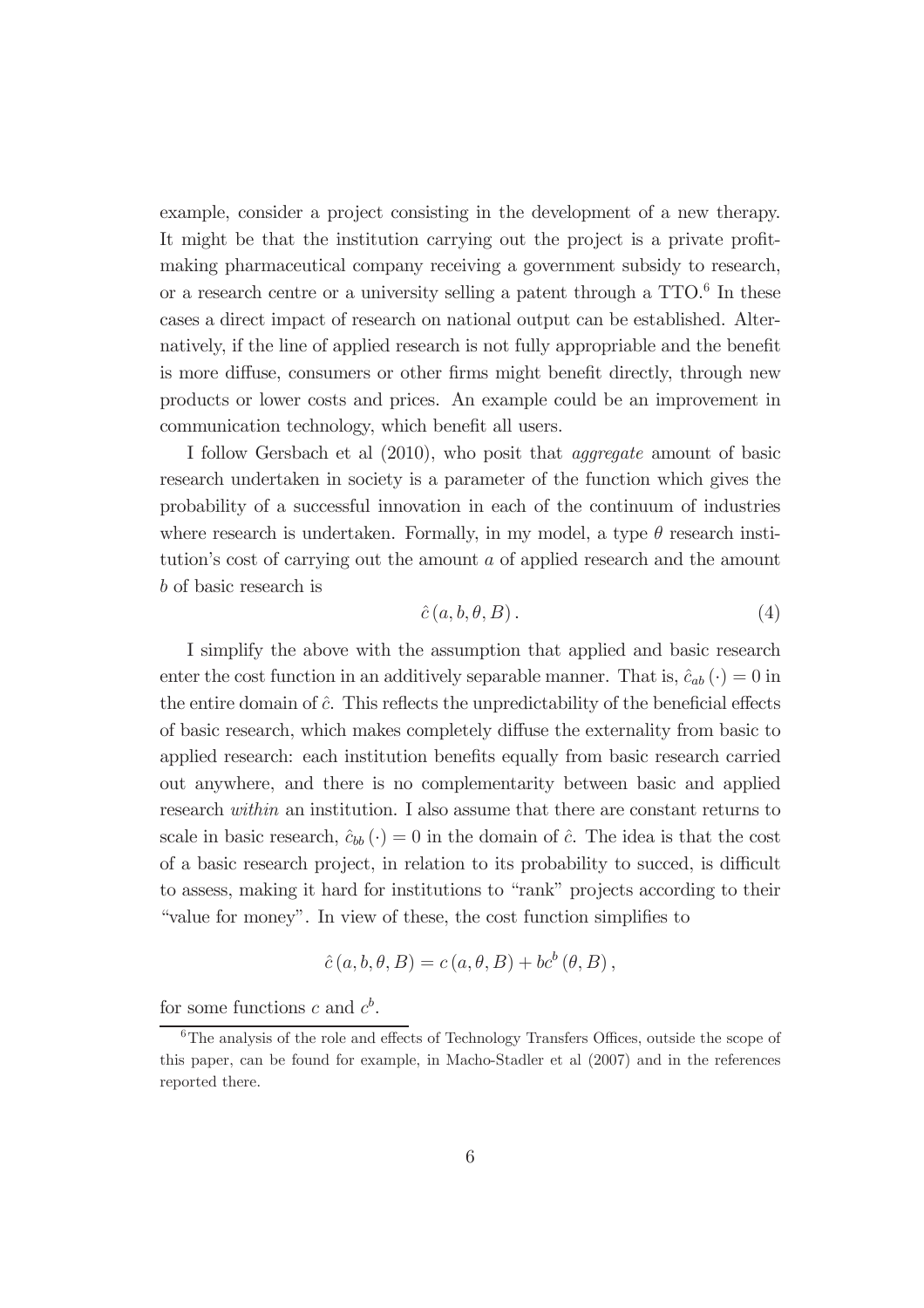**Assumption 1** For every  $a, B \ge 0$ , for every  $\theta \in [\underline{\theta}, \overline{\theta}]$ , the functions  $c(a, \theta, B)$ and  $c^b(\theta, B)$  *satisfy:* 

*.*

\n- 1. 
$$
c_a(\cdot) > 0
$$
,  $c_{\theta}(\cdot) > 0$ ,  $c_B(\cdot) < 0$ ,  $c(0, \theta, B) = 0$ .
\n- 2.  $c_{aa}(\cdot) > 0$ ,  $c_{BB}(\cdot) > 0$ ,  $c_{a\theta}(\cdot) > 0$ ,  $c_{Ba}(\cdot) \leq 0$ .
\n- 3.  $-c_B(a, \theta, 0) > 1$  for every  $a \geq 0$ , for every  $\theta \in [\underline{\theta}, \overline{\theta}]$ .
\n- 4.  $c^b(\theta, B) = 1$ .
\n

Assumption 1.1 simply defines  $\theta$  as a measure of cost, captures the externality created by  $B$ , and rules out fixed costs. The second set of hypotheses are natural decreasing returns to scale assumptions  $(c_{aa}(\cdot) > 0 \text{ and } c_{BB}(\cdot) > 0),$ and that a lower  $\theta$  and more basic research decrease the marginal cost, as well as the total cost. Assumption 1.3 avoids unrewarding corner solutions by ensuring that if there is no basic research in society then a very small amount reduces the cost of research by more than it costs.

The last part of Assumption 1 states that the cost of doing basic research is independent of the productivity parameter, and then normalises it to 1, redefining if necessary the amount of basic research  $B$ . This assumption implies that all institutions are equally good at doing basic research, and, while it might be argued that this reflects the nature of basic research,<sup>7</sup> it does not seem to tally with stylised facts. In fact, I introduce it not for realism, but to separate incentive from efficiency considerations in the allocation of funding for basic research. I show below in Proposition 3 that, in conditions of imperfect information, low  $\theta$  institutions, which are more efficient in carrying out *applied* research, do more *basic* research. This is not the case with symmetric information. In view of Assumption 1.4 it is clear that this is not because they are also better at basic research, but due to a different mechanism: the fact that the funding agency's information disadvantage forces it to offer funding that institutions can use to pay for basic research in order to induce those institutions that are efficient at applied research to do more of it than they would like.

<sup>7</sup>Carried out by isolated group of researchers whose output is independent of their institutional affiliation, like archetypical Gregor Mendels experimenting on pea plants in an abbey in Brno.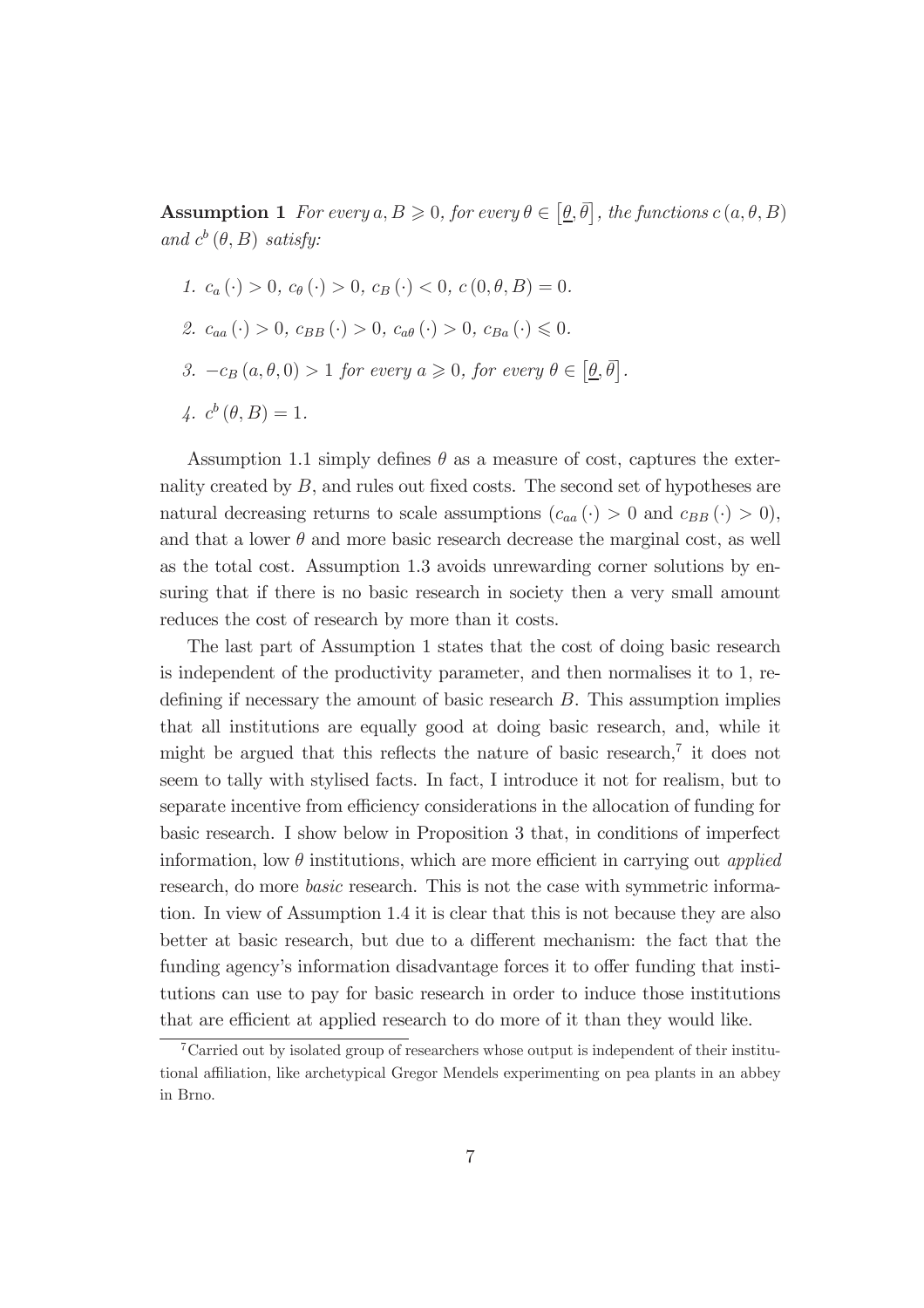#### 2.2 Payoff functions

I assume that a research institution's objective is the maximisation of the total amount of research it carries out,  $r$ , subject to any constraints it must satisfy:

$$
r(\theta) = a(\theta) + b(\theta). \tag{5}
$$

The additive form in (5) simply implies that the marginal rate of substitution between applied and basic research is constant. Any preference that institutions might have is normalised away, and the substantive part of the (5) is that institutional preferences between basic and applied research vary neither with their type  $\theta$ , nor with the amount of basic and applied research they do.

The government chooses its research funding policy: the amount of funding to basic and applied research, and the way to distribute this funding across the various institutions. Formally, a research policy is a pair of functions,  $\{t(\theta), a(\theta)\}_{\theta \in [\underline{\theta}, \overline{\theta}]},$  where  $t(\theta)$  is the total funding given to institutions of type  $\theta$  and  $a(\theta)$  is the amount of applied research they need to do in order to receive that funding. Equivalently, since the amount of basic research in a type  $\theta$  institution is simply the difference  $t(\theta) - c(a(\theta), \theta, B)$ , a policy can be written as  $\{b(\theta), a(\theta)\}_{\theta \in [\underline{\theta}, \overline{\theta}]}$ , the amount of basic and applied research in a type  $\theta$  institution, or also as  $\{r(\theta), a(\theta)\}_{\theta \in [\underline{\theta}, \overline{\theta}]},$  the amount of total and applied research in a type  $\theta$  institution. The government's objective function is the total national income, reduced by the cost of funding the research sector, which includes a distortionary component, plus the non-monetary benefit of research (prestige, etc.). Formally, the government's payoff function is

$$
k(A + B) + Y(A) - (1 + \lambda)T.
$$
 (6)

where  $k \geq 0$  is the weight of the non-monetary benefit of research,  $\lambda > 0$ the shadow cost of public funds, and  $T = \int_{\theta}^{\overline{\theta}} t(\theta) f(\theta) d\theta$  the total funding to research. In view of  $(5)$ ,  $(2)$  can be replaced by:

$$
B = \int_{\underline{\theta}}^{\overline{\theta}} \left[ r(\theta) - a(\theta) \right] f(\theta) d\theta.
$$
 (7)

The following assumption ensures that research is sufficiently important.

Assumption 2 *For every*  $A \ge 0$ ,  $\frac{Y'(A)+k}{1+\lambda} > 1$ *.* 

That is, the marginal social benefit of *applied* research exceeds the marginal cost of *basic* research.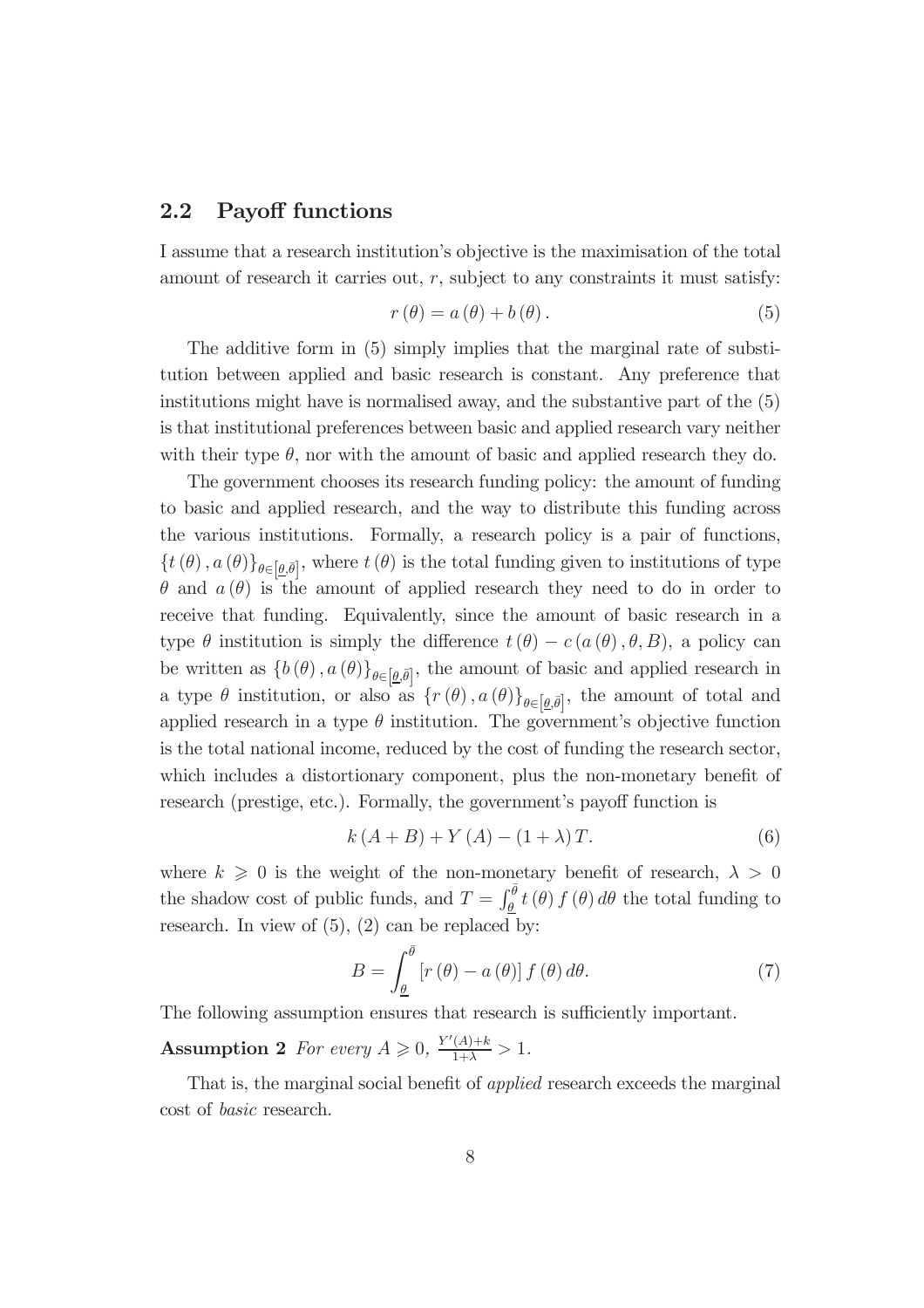# 3 Results

#### 3.1 Preliminaries

The viewpoint of this paper is normative: the government needs to choose how to distribute the research budget across institutions and to direct institutions' choice of the balance between applied and basic research. The government's maximisation problem is of course subject to information constraints, which are discussed in detail below. Before I present the results, it is convenient to define the amount of applied research which equates the marginal return on applied and basic research.

**Definition 1**  $a^*(\theta; B)$  *is value of a which solves* 

$$
c_a(a, \theta, B) = 1.
$$
\n<sup>(8)</sup>

That is,  $a^*(\theta; B)$  is the amount of applied research which maximises type  $\theta$ institution's total research when the aggregate amount of basic research is  $B$ , provided the budget available to the institution is large enough not to constrain applied research; this can be defined as the *individually efficient expenditure on applied research*. Note that  $\frac{\partial a^*(\cdot)}{\partial \theta} = -\frac{c_{a\theta}(\cdot)}{c_{aa}(\cdot)} < 0$  and  $\frac{\partial a^*(\cdot)}{\partial B} = -\frac{c_{aB}(\cdot)}{c_{aa}(\cdot)} \geq 0$ . That is, more efficient institutions have a higher individually efficient expenditure on applied research, and an increase in the level of basic research increases the individually efficient expenditure on applied research for all universities. This seems natural and has been dubbed "crowding in" of basic research (Malla and Gray 2005, p 434).

#### 3.2 Perfect information

The first proposition gives the benchmark case in which the government fully and freely observe the productivity and the research activities of each institu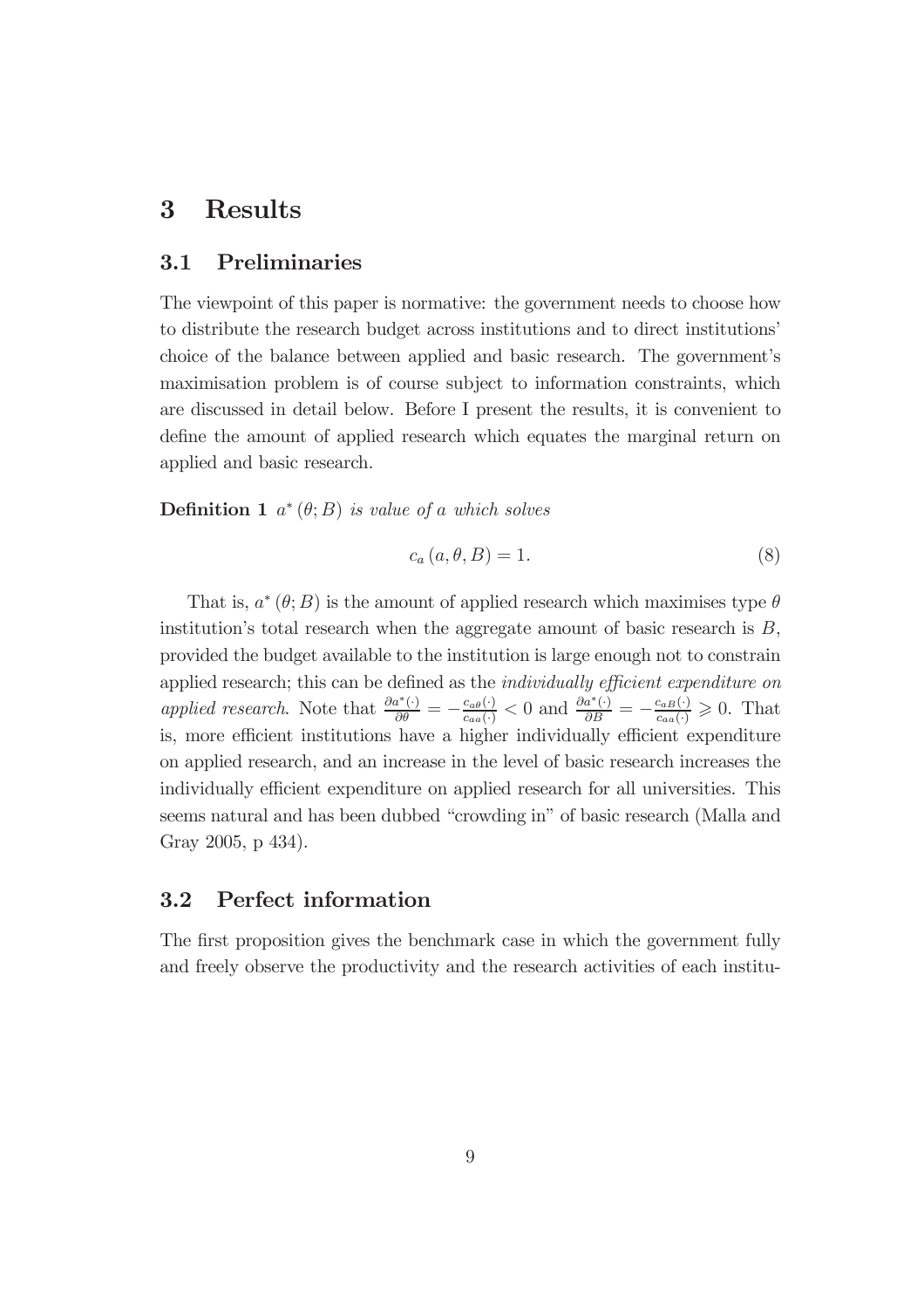tion. Let  $a_1(\theta)$ ,  $A_1$  and  $B_1$  be defined by:

$$
c_{a}(a_{1}(\theta), \theta, B_{1}) = \frac{Y'(A_{1}) + k}{1 + \lambda},
$$
\n(9)

$$
A_1 = \int_{\underline{\theta}}^{\overline{\theta}} a_1(\theta) f(\theta) d\theta, \qquad (10)
$$

$$
\frac{k}{1+\lambda} = \int_{\underline{\theta}}^{\overline{\theta}} c_B(a_1(\theta), \theta, B_1) f(\theta) d\theta + 1.
$$
 (11)

By Assumption 2,  $\frac{Y'(A_1)+k}{1+\lambda} > 1$ , and so  $a_1(\theta) > a^*(\theta; B)$ .

Proposition 1 *If the government could observe perfectly the productivity of each institution and the amount of applied and basic research each institution carries out, it would choose:*  $a_1(\theta)$ *, and any function*  $r(\theta) \geq a_1(\theta)$  *such that*  $\int_{\underline{\theta}}^{\overline{\theta}} r(\theta) f(\theta) d\theta = A_1 + B_1.$ 

The proofs of all results are relegated to the Appendix. Notice that, since  $-c_B(a_1(\theta), \theta, 0) > 1 > 1 - \frac{k}{1+\lambda}$ , by virtue of Assumption 1.3, and  $c_{BB}(\cdot)$  in Assumption 1.2, then  $B_1$  determined in (11) is strictly positive.

Proposition 1 is straightforward: the government simply asks each institution to carry out a certain amount of applied research. Since  $\frac{Y'(A_1)+k}{1+\lambda} > 1$ , by Assumption 2, this is more than  $a^*(\theta; B)$ , what each institution would choose if it were simply given a budget to spend as it pleases. This is what one would expect: applied research is more beneficial to the government than to institutions, and so the government want institutions to do more than they would like. By (9), the marginal cost of doing applied research is the same in every institution. This is efficient; if it were not the case, the government could transfer research from one institution to another and reduce the overall cost of a given total amount of applied research.

Notice that more efficient universities do more applied research:  $a_1$  $_{1}^{\prime}\left( \theta\right) =% {\displaystyle\sum\limits_{k=1}^{K}} \left( \theta-\hat{\theta}_{k}\right) ^{k}$  $\overline{\phantom{0}}$  $\frac{c_{a\theta}(.)}{c_{aa}(.)} < 0$ . They are better at it, so this is natural. Equally natural is the fact that the distribution of basic research across universities is a matter of indifference.<sup>8</sup> Since all institutions are equally productive at basic research,

<sup>&</sup>lt;sup>8</sup>Without Assumption 1.4,  $a^*(\theta; B)$  would be defined not by  $(8)$ , but by the solution in a to  $c_a(a, \theta, B) = c^b(\theta, B)$ ; in this case the government would allocate basic research to the lowest cost institutions only, or, assuming also decreasing returns to scale in basic research,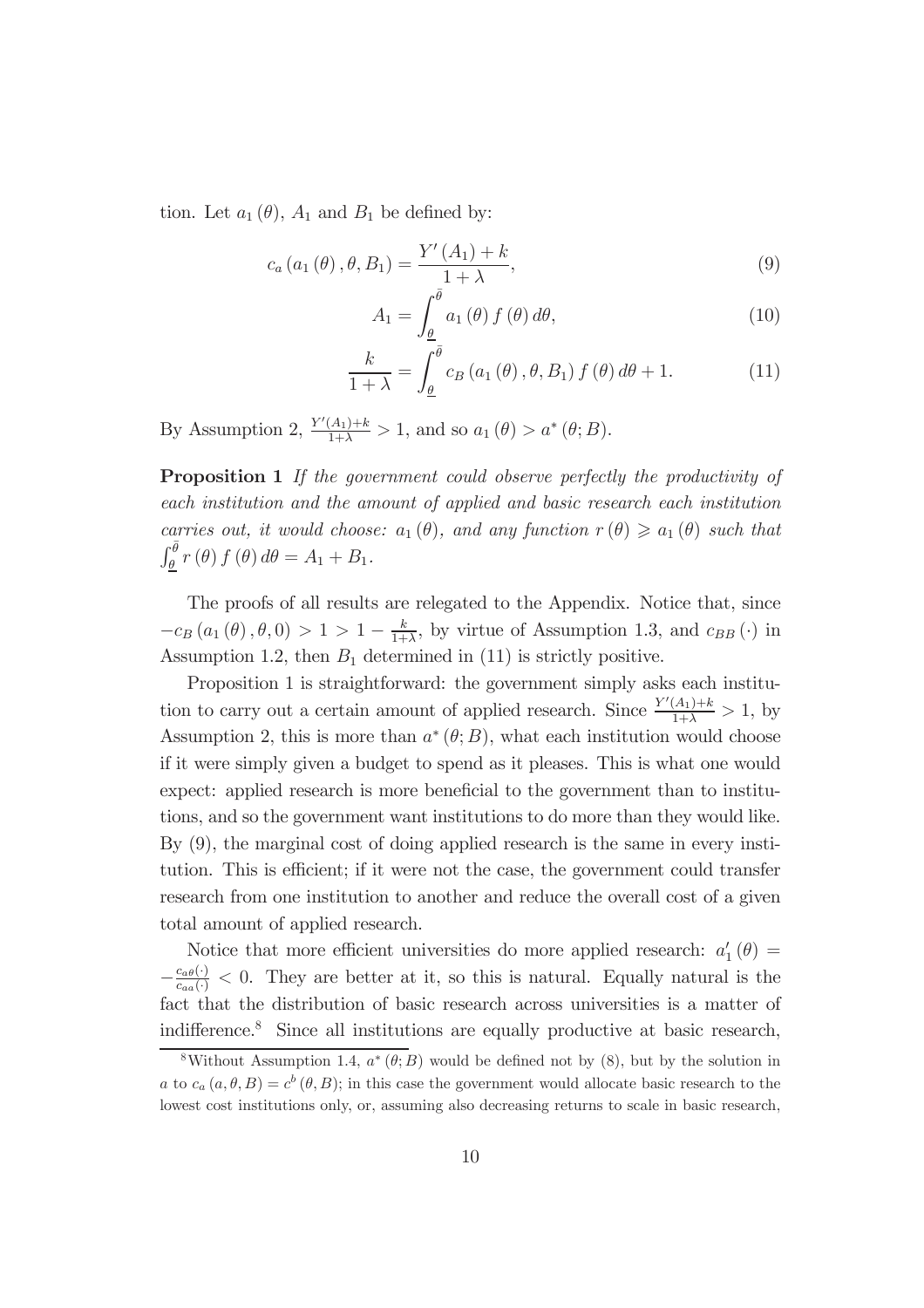the government determines the total amount of basic research in (11) and then distributes it in any feasible way, that is in any way such that  $b(\theta) \geq 0$  for every  $\theta \in [\underline{\theta}, \overline{\theta}]$ . Lastly, note that an increase in k and a reduction in  $\lambda$  increase  $a_1(\theta)$  for every  $\theta \in [\underline{\theta}, \overline{\theta}]$ , thus increasing  $A_1$  and  $B_1$ .

#### 3.3 Information asymmetry.

I now consider a more realistic information structure. Specifically, I assume that the government can observe neither  $\theta$ , an institution's productivity, nor b, the amount of basic research it does. Instead, the government can observe, and an external adjudicator can verify, whether an agreed level of applied research effort  $a$  has been performed.

This schematic assumption captures essential features of the two types of research effort discussed above. The funding agency, like any observer external to the institution, is able to verify whether or not resources destined to applied research have in fact been spent on applied research: evidence of expenditure on laboratories, data collection, research assistants' time and so on can be audited, even when, due to the uncertain nature of the research process, no tangible result is obtained. The same, however, is less true of basic research: if a funding body were to request an institution to destine a certain amount of resources to basic rather than applied research, against the institution's preferences, it would find it difficult to verify whether that request has been complied with: a requirement imposed on an institution to, say, hire a theoretical researcher can be easily circumvented. Similarly, requiring a researcher to do blue sky thinking must entail that she is given the freedom to choose any project that stimulates her curiosity: including, necessarily, applied projects, even though they are not specifically funded. In other words, it is easier to devote to applied research resources intended by the funding agency for basic research, than the other way round.

A related difficulty would emerge if a government tried to induce its preferred combination of applied and basic research by rewarding past achievement. It is much more difficult to do so for basic than for applied research.

in such a way to equalise the marginal cost of basic research. The other qualitative features of the analysis would not change.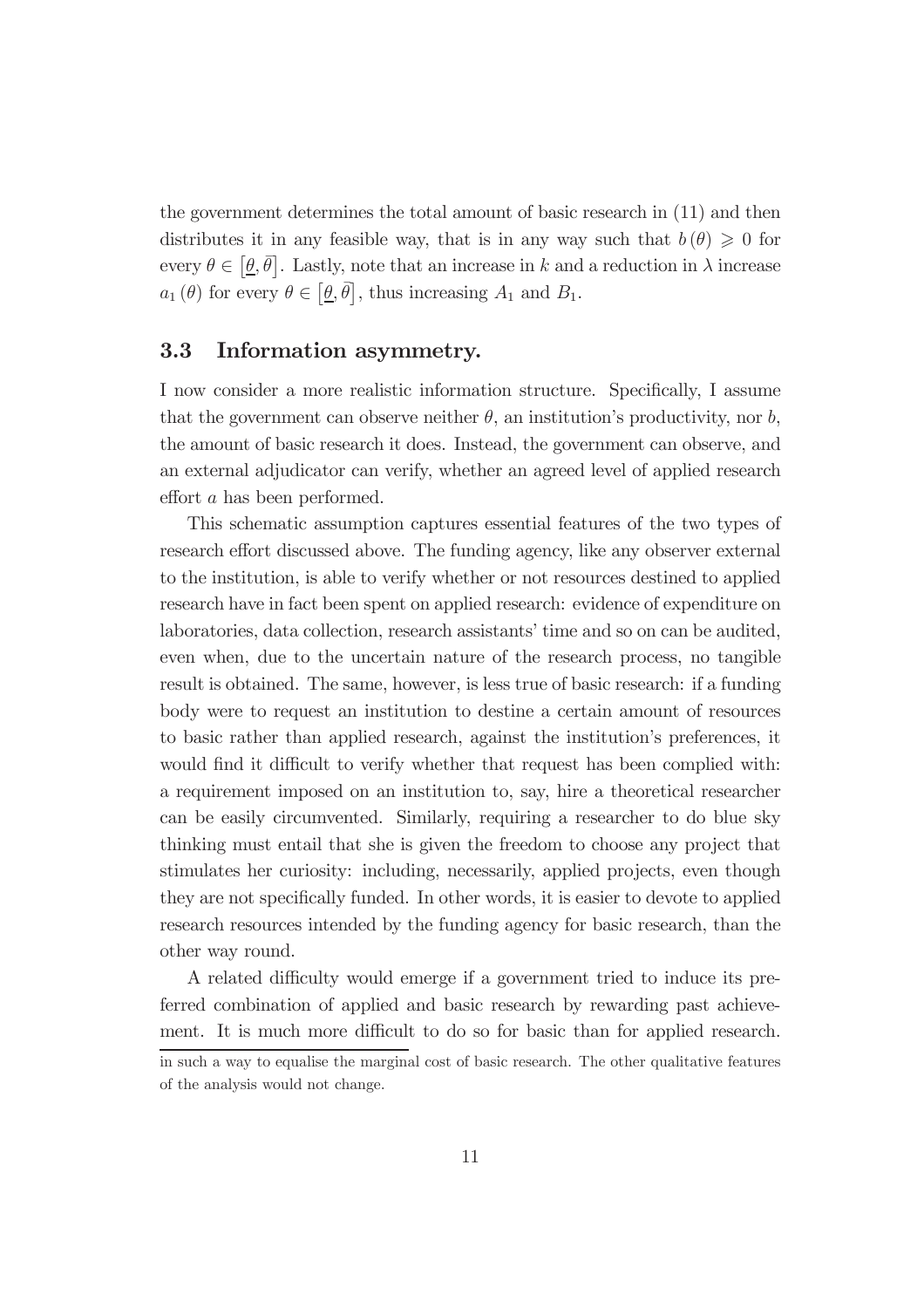Consider the latter. One can think that an institution carrying out a large portfolio of applied research projects, only some of which will succeed. The aggregate uncertainty in the portfolio cancels out, and the ex-ante expected output of the portfolio is approximately equal to the actual output, which, considering that applied research projects have a shorter time horizon, becomes observable relatively soon: if the government's funding agency rewards the institution for its output it is effectively rewarding effort and quality. The very nature of basic research is such that this is not true in its case. Some empirical evidence suggests that basic research expenditure is a more important productivity determinant than applied research (e.g., Mansfield  $(1980)$ ; Link (1981); Griliches 1986), and yet, the very long time gap and the often extremely tenuous link between research results and their impact (see the examples given in footnote 2) make it simply impossible to reward the observed success of basic research effort in a way that reflect its contribution to society. To sum up, research effort is more observable for applied research. $9$  The formal implication for the model is that the government policy can impose a ßoor but not a ceiling on the amount of applied research: it can condition the amount of funding on observing at least a specified *minimum* amount of applied research; but the institution can "hide" its applied research if it does more than the specified minimum.<sup>10</sup>

The next result illustrates that, *per se*, this kind of unobservability does not limit the policy of the government.

Corollary 1 *If the government can only observe whether at least a certain amount of applied research has been carried out, but can observe perfectly the type of the institution, then it would choose*  $a_1(\theta)$  *and any function*  $b(\theta) \geq 0$ 

<sup>9</sup>Note that peer review based formal evaluation mechanisms such as the Research Assessment Exercise in the UK are intended to assess the research effort of institutions, both in applied and in basic research. The current version of the exercise also attempts to measure the *impact* of research on society.

 $10\text{ As a specific example, consider the use of the budget of a social scientist (including her).}$ salary): suppose I want her to devote half of it to applied and half to basic research. I can ask her to spend some time collecting and organising, data, and knowing the technology she uses, I can determine that (at least) half her budget was indeed devoted to the task. But this is not so with the rest of her time: was she trying out different things with her data? or speculating on some abstract problems?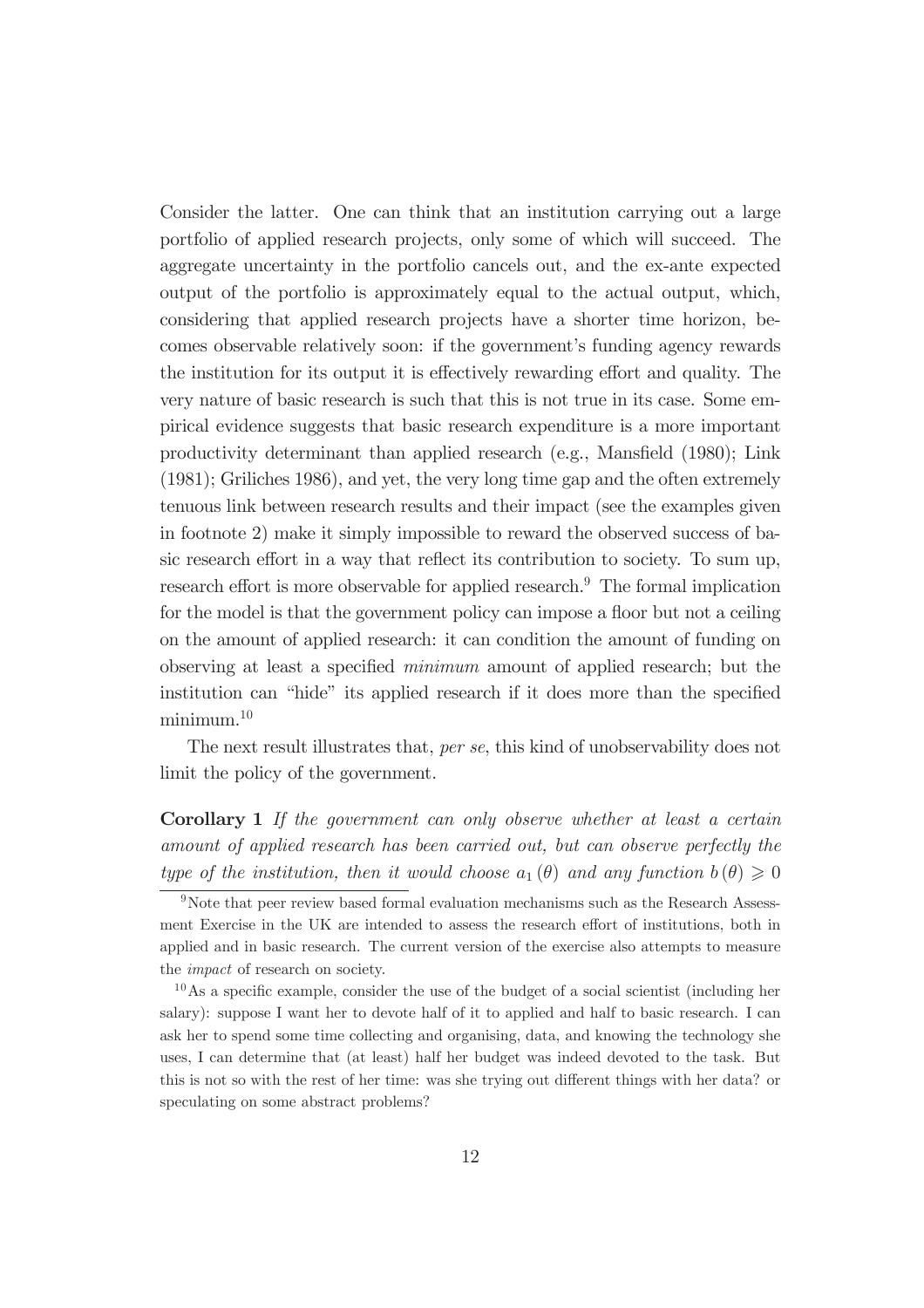such that  $\int_{\underline{\theta}}^{\overline{\theta}} b(\theta) f(\theta) d\theta = B_1$ .

That is, the optimal policy when the government is unable to observe basic research is exactly as in Proposition 1, when it can observe the nature of the research carried out. The reason is straightforward: the government wants each institution to carry out the appropriate amount of applied research, and offers individualised contracts to each institution with this requirement. Since these contracts require a minimum amount of applied research higher than what the institution would do on its own  $(a_1(\theta) > a^*(\theta; B))$ , they are incentive compatible. Basic research, the cost of which is independent of the institution where it is carried out, is distributed in any feasible way.

This policy, however, cannot be implemented if the government cannot observe each institution's productivity parameter,  $\theta$ . The reason is that Proposition 1 and Corollary 1 require each institution to choose a combination of basic and applied research effort such that applied research has a higher marginal cost than basic research, and so, if institutions were simply asked to do  $a_1(\theta)$ and  $b(\theta)$ , they would have an incentive to claim to have a higher  $\theta$  than they have. By doing so, they would be able to increase the total amount of research they do with their funding, as they can carry out less of the more costly applied research. Formally, presented with the link between a funding level and  $a_1(\theta)$ , a type  $\theta$  institution would claim to be of type min  $\{a_1^{-1}(a^*(\theta;B)), \bar{\theta}\}$ . In this way, its marginal cost of doing applied research is as near as possible to 1, its marginal cost of basic research.

#### 3.4 Incentive Compatibility

In this subsection, I determine the constraints imposed by the information disadvantage of the government. I take the standard revelation approach. It is as if the government asked each institution to report its own type, and commits to imposing a vector of variables as functions of the reported type; by the revelation principle, the government cannot improve on the payoff it can obtain by restricting its choices to policies that satisfy the incentive compatibility constraint, that is the property that no institution has an incentive to misreport its type. This constraint is derived in Proposition 2. Recall that a policy can be written as  $\{r(\theta), a(\theta)\}_{\theta \in [\underline{\theta}, \overline{\theta}]},$  with  $r(\theta)$  and  $a(\theta)$  the total and the applied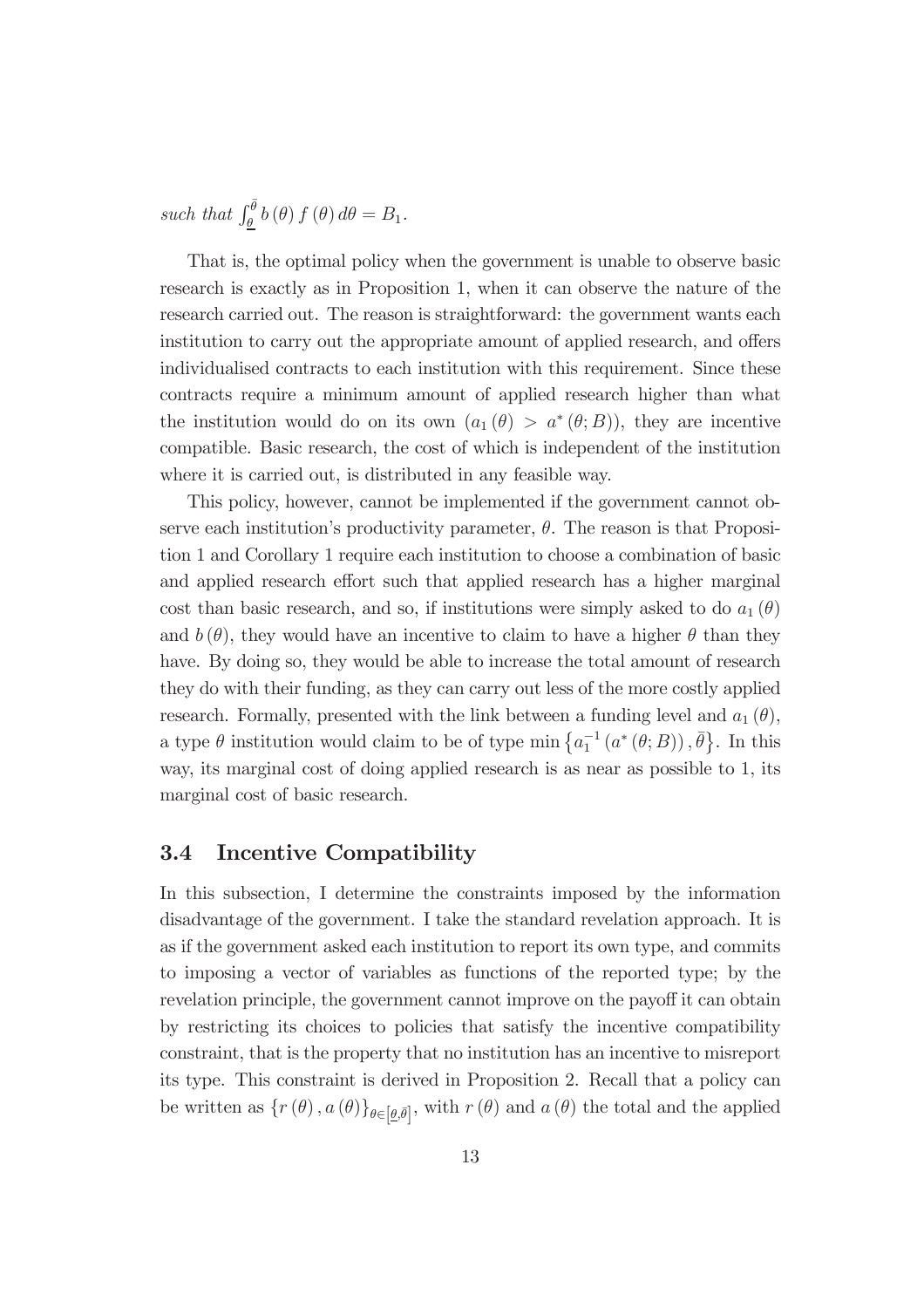research required of institution of type  $\theta$ ,  $\theta \in [\underline{\theta}, \overline{\theta}]$ . Basic research follows from  $r(\theta) = a(\theta) + b(\theta)$ .

**Proposition 2** *A policy*  $\{r(\theta), a(\theta)\}_{\theta \in [\underline{\theta}, \overline{\theta}]}$  *is feasible and incentive compatible if it satisfies, for*  $\theta \in [\underline{\theta}, \overline{\theta}]$ :

$$
\dot{r}(\theta) = -c_{\theta}(a(\theta), \theta, B), \qquad r(\underline{\theta}) \text{ free; } r(\overline{\theta}) = 0, \qquad (12)
$$

$$
\dot{a}\left(\theta\right) \leqslant 0,\tag{13}
$$

 $a(\theta) - a^*(\theta; B) \ge 0,$  (14)

$$
r(\theta) - a(\theta) \geqslant 0. \tag{15}
$$

#### 3.5 The optimal funding policy

I am now in a position to present the government maximisation problem. This is the choice of a policy  $\{r(\theta), a(\theta)\}\$ , which satisfies the constraints given in Proposition 2 and maximises the government objective function. As in Section 3.2, A and B, the aggregate amount of applied and basic research are best treated as parameters chosen by the government, subject of course to (1) and (7), their definition as the sum of applied and basic research carried out in all universities. Requirement (14), that  $a(\theta) > a^*(\theta; B)$ , implies that the government might want to exclude some institutions. As the proof shows, if it does so, it will exclude institutions with  $\theta$  above a certain threshold. This threshold,  $\theta_0 \in [\underline{\theta}, \overline{\theta}]$ , is itself a choice variable.

The government's problem is therefore the following.

$$
\max_{\substack{r(\theta),a(\theta),\\A,B,\theta_0}} Y(A) + k(A+B) - (1+\lambda) \int_{\underline{\theta}}^{\theta_0} \left[ c(a(\theta), \theta, B) + r(\theta) - a(\theta) \right] f(\theta) d\theta
$$
  
s.t.: (12), (13), (14), (15), (7), (1). (16)

I can now derive the optimal funding policy. This is based on three functions,  $a^*(\theta; B)$  defined above, and  $a^K(\theta; B, \beta)$  and  $r^*(\theta; B, \theta_0)$ , defined next. For given parameters  $B > 0$ ,  $\beta \geq 0$ , let  $a^{K}(\theta; B, \beta)$  be the solution in a of

$$
c_a(a,\theta,B) = \frac{Y'(A) + k}{1 + \lambda} + \beta - \frac{\beta F(\theta)}{f(\theta)} c_{\theta a}(a,\theta,B).
$$
 (17)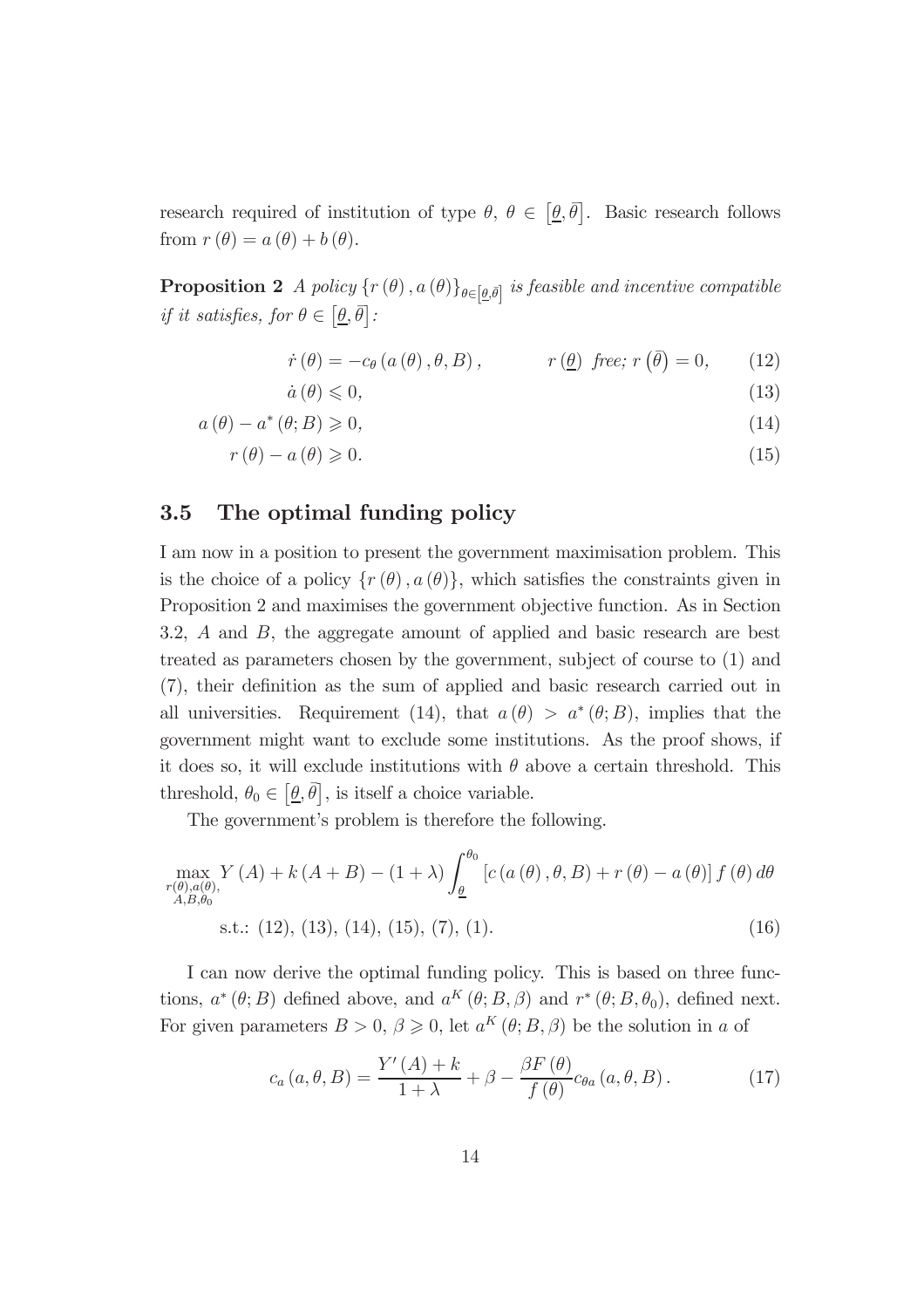The curve  $a^{K}(\theta; B, \beta)$  is drawn in Figures 1 and 2, and is intuitively discussed following Corollary 2. Next, let  $r^*(\theta; B, \theta_0)$  be the solution to the following differential equation:

$$
\dot{r}(\theta) = -c_{\theta}(r(\theta), \theta, B), \qquad r(\theta_0) = a^*(\theta_0; B). \qquad (18)
$$

That is, for given B,  $r^*(\theta; B, \theta_0)$  is the function  $r(\theta)$  which satisfies the incentive compatibility constraint "shifted" to intersect  $a^*(\theta; B)$  at  $\theta = \theta_0$ .

Assumption 3 *(i)*  $c_{\theta}(\cdot) > \frac{c_{\theta}(\cdot)}{c_{\theta}(\cdot)}$  $\frac{c_{a\theta}(\cdot)}{c_{aa}(\cdot)}$ ; (ii)  $c_{\theta}(\cdot) > \frac{c_{\theta\theta a}(\cdot)}{c_{\theta aa}(\cdot)} + \frac{c_{a\theta}(\cdot)}{c_{\theta aa}(\cdot)}$  $\overline{c_{\theta aa}(\cdot)}$  $\frac{\frac{d}{d\theta}\left(\frac{F(\theta)}{f(\theta)}\right)}{\frac{F(\theta)}{f(\theta)}}, \;\; (iii)$  $c_{\theta aa}(\cdot) > 0.$ 

The first two statements in Assumption 3 impose restrictions on the cost structure. Loosely speaking, they require  $c_{\theta}(\cdot)$  to be "large", that is that cost differences among institutions, measured by the parameter  $\theta$ , are sufficient important. But  $\theta$  is unobservable, and measures the differences in productivity among institutions, and therefore the first two statements in Assumption 3 simply require that information disadvantage of the government be sufficiently important. It is this disadvantage that makes the analysis relevant: in the extreme polar case where all research institutions are identical, the government's inability to observe their productivity is obviously not a problem. Of course, the considerable effort that funding agencies exert to ascertain the research potential of the research institutions they sustain suggests strongly that these differences are important in practice. The third statement is a regularity restriction.

Proposition 3 *Let Assumptions 1-3 hold. If problem (16) has a solution, then there exist*  $\tilde{\theta}, \theta_K \in (\underline{\theta}, \theta_0]$  *with*  $\underline{\theta} < \theta_K \leq \tilde{\theta} \leq \theta_0$  *such that:* 

$$
if \theta \in [\underline{\theta}, \theta_K) \ then \ a(\theta) > a^*(\theta; B) \ and \ b(\theta) > 0;
$$
\n
$$
if \theta \in [\theta_K, \tilde{\theta}) \ then \ a(\theta) = a^*(\theta; B) \ and \ b(\theta) > 0;
$$
\n
$$
if \theta \in [\tilde{\theta}, \theta_0] \ then \ a(\theta) = a^*(\theta; B) \ and \ b(\theta) = 0.
$$

The following implication of Proposition 3 is worth illustrating formally, as it helps illustrating the optimal policy in a diagram.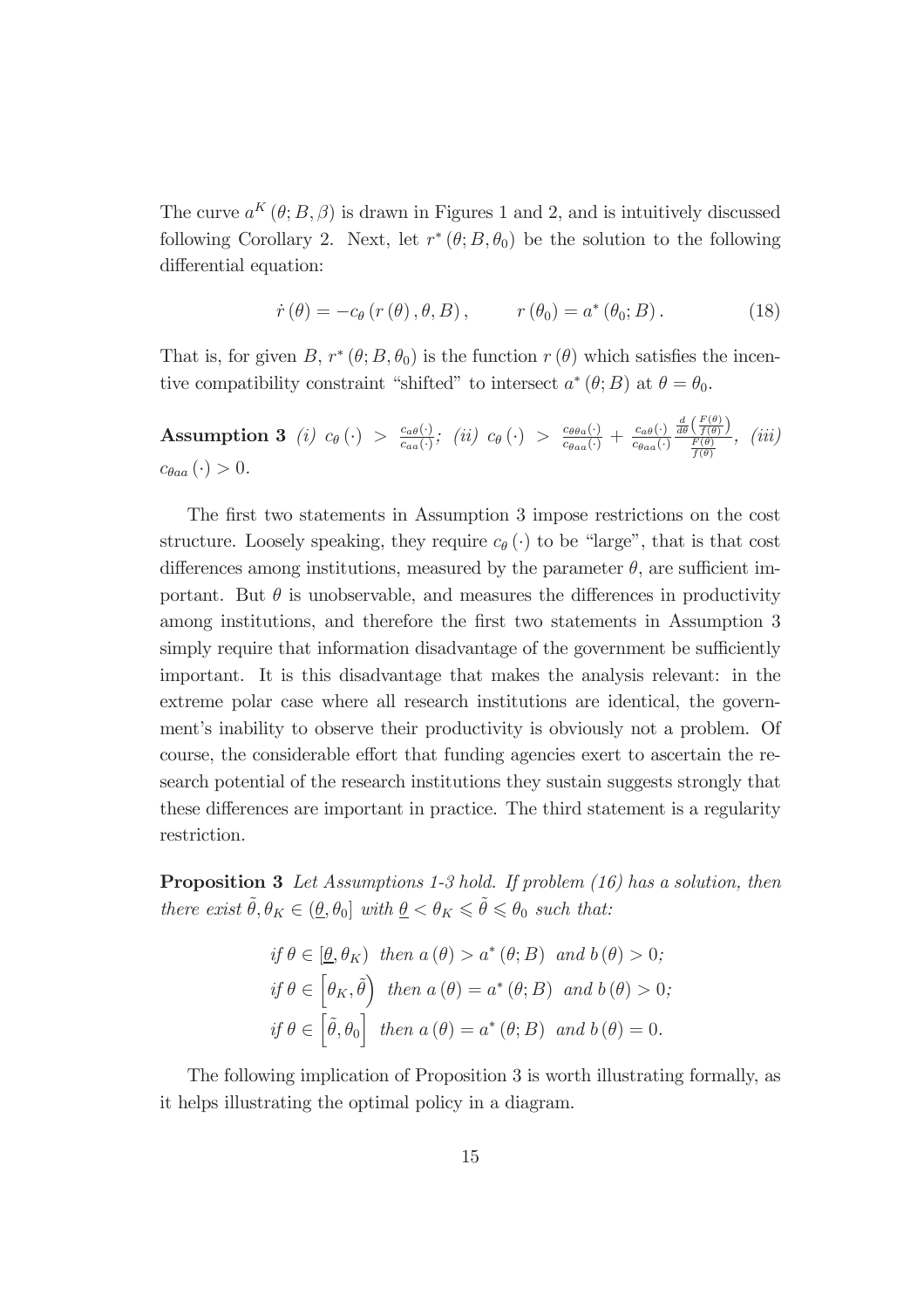Corollary 2 *Let Assumptions 1-3 hold. If a solution to problem (16) exists, then there exists*  $A, B > 0, \theta_0 \in [\underline{\theta}, \overline{\theta}]$ , and  $\beta > 0$ , such that:

$$
a(\theta) = \min \left\{ \max \left\{ a^*(\theta; B), a^K(\theta; B, \beta) \right\}, r^*(\theta; B, \theta_0) \right\}
$$
  

$$
b(\theta) = \max \left\{ r^*(\theta; B, \theta_0) - \max \left\{ a^*(\theta; B), a^K(\theta; B, \beta) \right\}, 0 \right\}
$$

*for*  $\theta \in [\underline{\theta}, \theta_0]$ , and  $a(\theta) = b(\theta) = 0$  *for*  $\theta \in (\theta_0, \overline{\theta}]$ .

The optimal policy described in Proposition 3 and Corollary 2 is depicted in Figure 1. In each panel of the Figure, the vertical axis measures the amount of research at the optimal policy, and the horizontal axis an institution's productivity parameter,  $\theta$ . Only institutions with  $\theta$  below  $\theta_0$ , the intersection of  $r^*(\theta; B, \theta_0)$  and  $a^*(\theta; B)$ , receive any government funding. In each panel, there are three different curves. The solid thin line is the locus  $r^*(\theta; B, \theta_0)$ : by Proposition 2, it represents the total amount of research carried out by a type  $\theta$  institution. The dotted line is locus  $a^*(\theta;B)$ , and the dashed line is  $a^{K}(\theta; B, \beta)$ . By Corollary 2, the amount of *applied* research each institution does is given by the higher of these two curves, if it is below  $r^*(\theta; B, \theta_0)$ , and otherwise by  $r^*(\theta; B, \theta_0)$  itself. In the latter case, the institution does no basic research. In both panels, the red thick curve is the amount of applied research carried out by a type  $\theta$  institution, and the distance between the latter curve and  $r^*(\theta; B, \theta_0)$ , shaded in grey in the diagrams, is the amount of basic research carried out by a type  $\theta$  institution.

The panels of Figure 1 differ in the position of the curve  $a^{K}(\theta; B, \beta)$ . This determines three possible patterns of complementary slackness of the constraints in Problem 16, indicated by the white numbers in a black disk. In region 1, both (14) and (15) are slack; in region 2, constraint (14) is binding. In region 3,  $(15)$  is binding. The conceptual difference between regions 1 and 2 is that research institutions in region 2 choose their "preferred" combination of applied and basic research, and those in region 1 are required/incentivised to do more than this amount. In region 3 there are research institutions which only do applied research.

When Assumption 2 is violated, applied research is less valuable; this pushes down the curve  $a^{K}(\theta; B, \beta)$ , and, if a solution exists, it will still satisfy Proposition 3 and Corollary 2. However, the relative position of the three curves is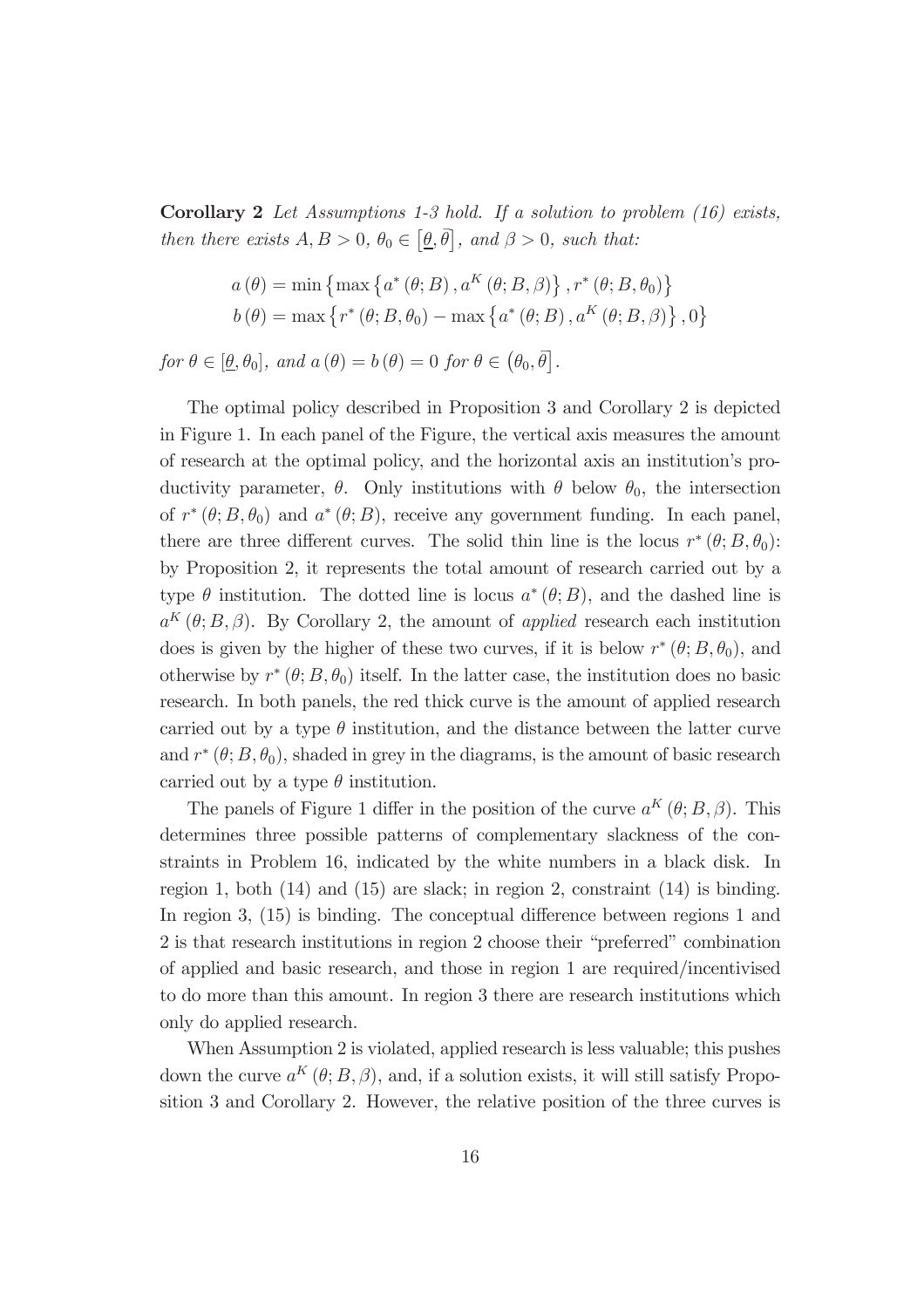

Figure 1: Applied and basic research. High social value of applied research.

now illustrated by Figure 2: the most productive research institutions now do carry out their preferred level of applied research, and if there are institutions which are given an incentieve to do more than this, as in the right hand side panel, they are the medium  $\theta$  institutions.

These Figures illustrate how the pattern of funding is determined by the position of the curve  $a^{K}(\theta; B, \beta)$ . From (17), it is evident that this is affected by four factors: the direct effect of applied research on national income,  $Y'(A)$ ; the direct "prestige" effect of research on the policy maker's payoff,  $k$ ; the shadow cost of public funds  $\lambda$ ; and finally, the endogenously determined overall effect of basic research on institutions' cost of doing applied research,  $\beta$ . The first three simply shift the dashed curve up and down in a parallel fashion (leaving aside the indirect effect through  $B$ ). Thus, other things equal, increases in k and in  $Y'(A)$  and decreases in  $\lambda$  all increase the amount of applied research, and decrease the amount of basic research. The sign of the effect for k and  $\lambda$ follows from the fact that the cost of applied research is higher that that of basic research, therefore, if research becomes more desirable, higher  $k$ , or cheaper to fund, lower  $\lambda$ , more of the "expensive" type, applied research will be done.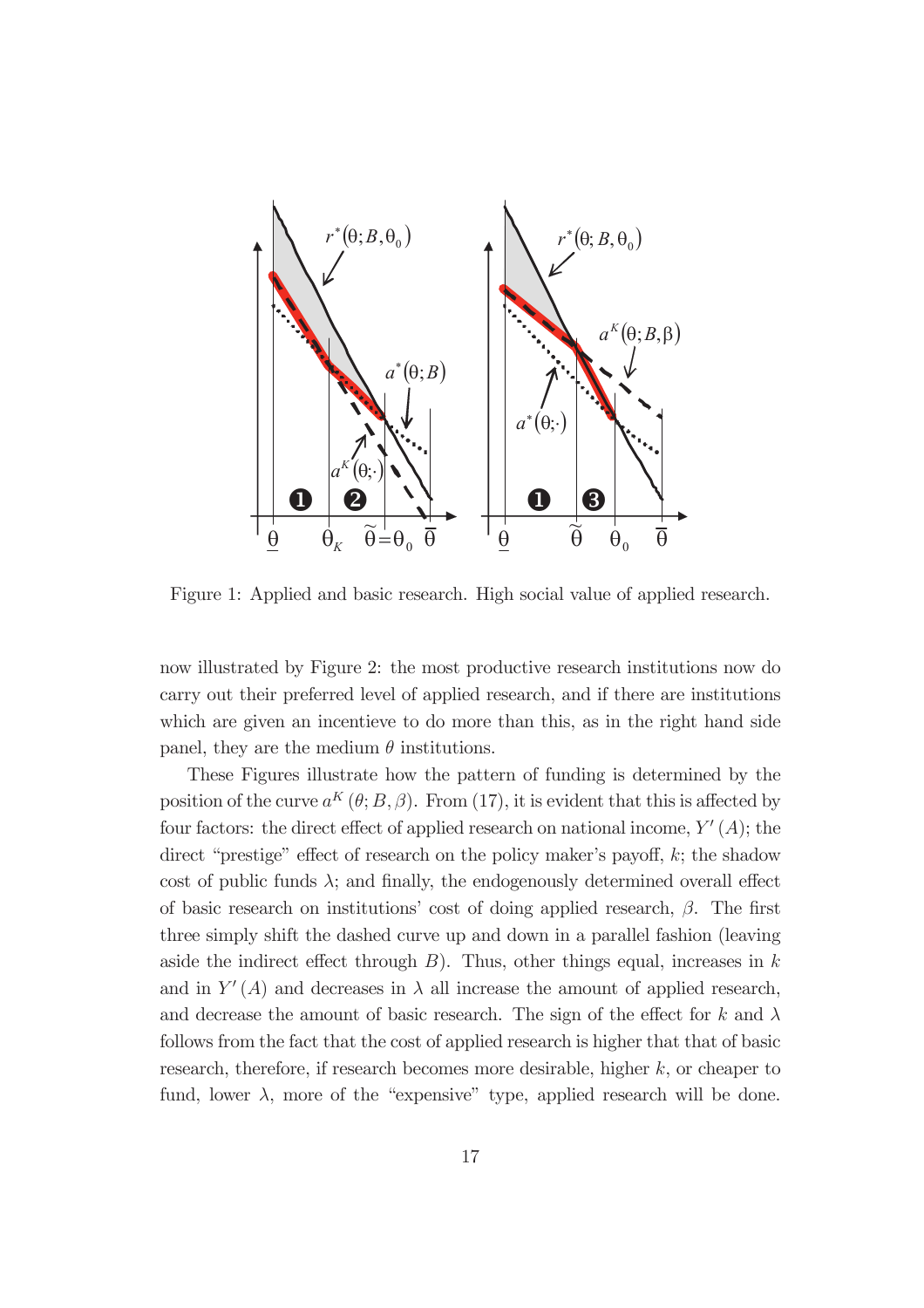The term  $\beta$  determines the distortionary effect of information asymmetry. It is 0 with perfect information, as can be seen in the comparison between (17) and (9). Notice that it changes the amount of basic research done by the most efficient institution: superficially, this might appear in contrast to the "efficiency at the top" principle. In fact, information asymmetry affects the total amount of basic research that it is optimal to carry out, and therefore the socially optimal amount of applied research that the most efficient institution should do. A positive value of  $\beta$  increases the amount done by more efficient institutions, and reduces (more) the amount carried out by less efficient ones. For higher values of  $\theta$ , however this effect is reduced by the incentive effect: in order to induce institutions to self-select, it is necessary to prevent high type universities from pretending to be low type, and thus doing less applied research and devote funds to the cheaper basic research: reducing sufficiently the amount of applied research makes this less attractive for a low  $\theta$  institution. Basic research is used to provide incentives for institutions to carry out applied research in excess of  $a^*(\theta;B)$ , via a link between total funding and the amount of applied research done. This also explains why the number of institutions funded is reduced by asymmetric information. High cost institutions, which would do some research if the government could observe their type, cannot however be funded when the government has imperfect information, lest more efficient institutions "pretend" to be inefficient to avoid doing research in excess of their efficient level  $a^*$  ( $\cdot$ ), as the government would like them to, and increase their spending on basic research.

The next Section describes in detail how the link between applied research and total funding can be implemented in practice. Before, I consider a special case, which illustrates the role of the basic research externality.

**Assumption 4** The cost function  $c(a, \theta, B)$  is additively separable in  $(a, \theta)$ *and* B: there exist  $\hat{c}(a, \theta)$  *and*  $\zeta(B)$  *such that*  $c(a, \theta, B) = \hat{c}(a, \theta) + \zeta(B)$  *for every*  $(a, \theta, B)$ *.* 

In words,  $B$  affects only the fixed cost of doing applied research.

**Corollary 3** If assumption 4 holds, then  $c_a\left(a^K\left(\cdot\right), \underline{\theta}, B\right) = 1 + \left(\frac{Y'(A)}{1+\lambda} + \zeta'(B) F(\theta_0)\right)$ .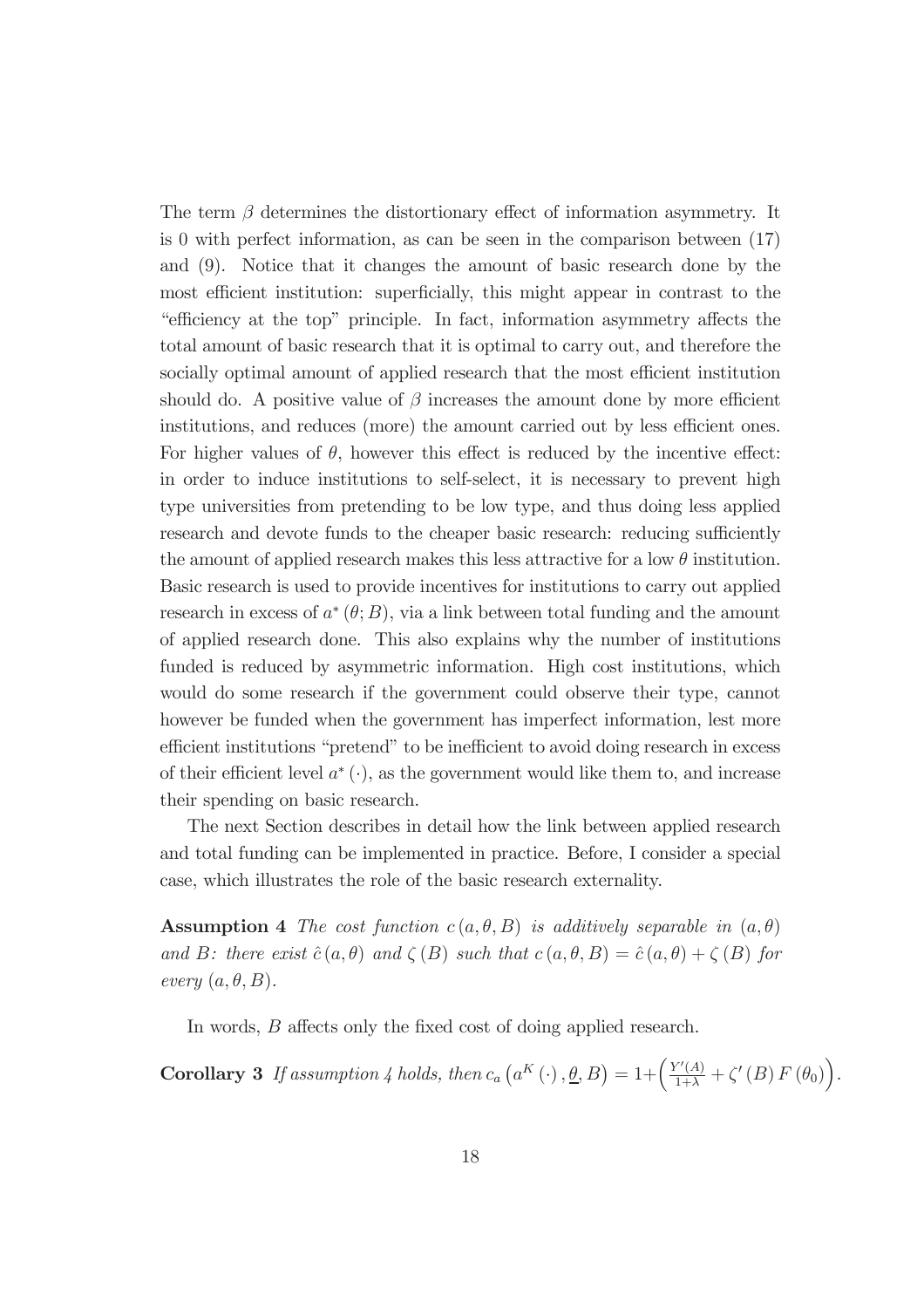

Figure 2: Applied and basic research. Low social value of applied research.

In contrast, recall that for the curve  $a^*(\theta;B)$ , it is  $c_a(a^*(\cdot), \underline{\theta}, B) = 1$ . Therefore by how much applied research is pushed above the efficient level in the most productive institutions, that is by how much the initial point of the dashed curve  $a^{K}(\cdot)$  exceeds that of the the curve  $a^{*}(\theta;B)$  depends on the extent by which,  $\frac{Y'(A)}{1+\lambda}$  $\frac{f'(A)}{1+\lambda}$ , the marginal benefit of an increase in applied research, exceeds  $\zeta'(B) F(\theta_0)$ , the marginal cost of an increase in basic research.

## 4 Implementation

This section investigates how a central funding agency can implement in practice the optimal policy derived in Proposition 2. As I have assumed, this agency is constrained by the fact that basic research is unobservable: if an institution wants, it is able to divert to applied research funding intended for basic research. All an agency can therefore do is to provide a link between a target amount of applied research carried out and the total amount of funding an institution receives.

Formally, I want to derive the function  $C(a)$ , which gives the total funding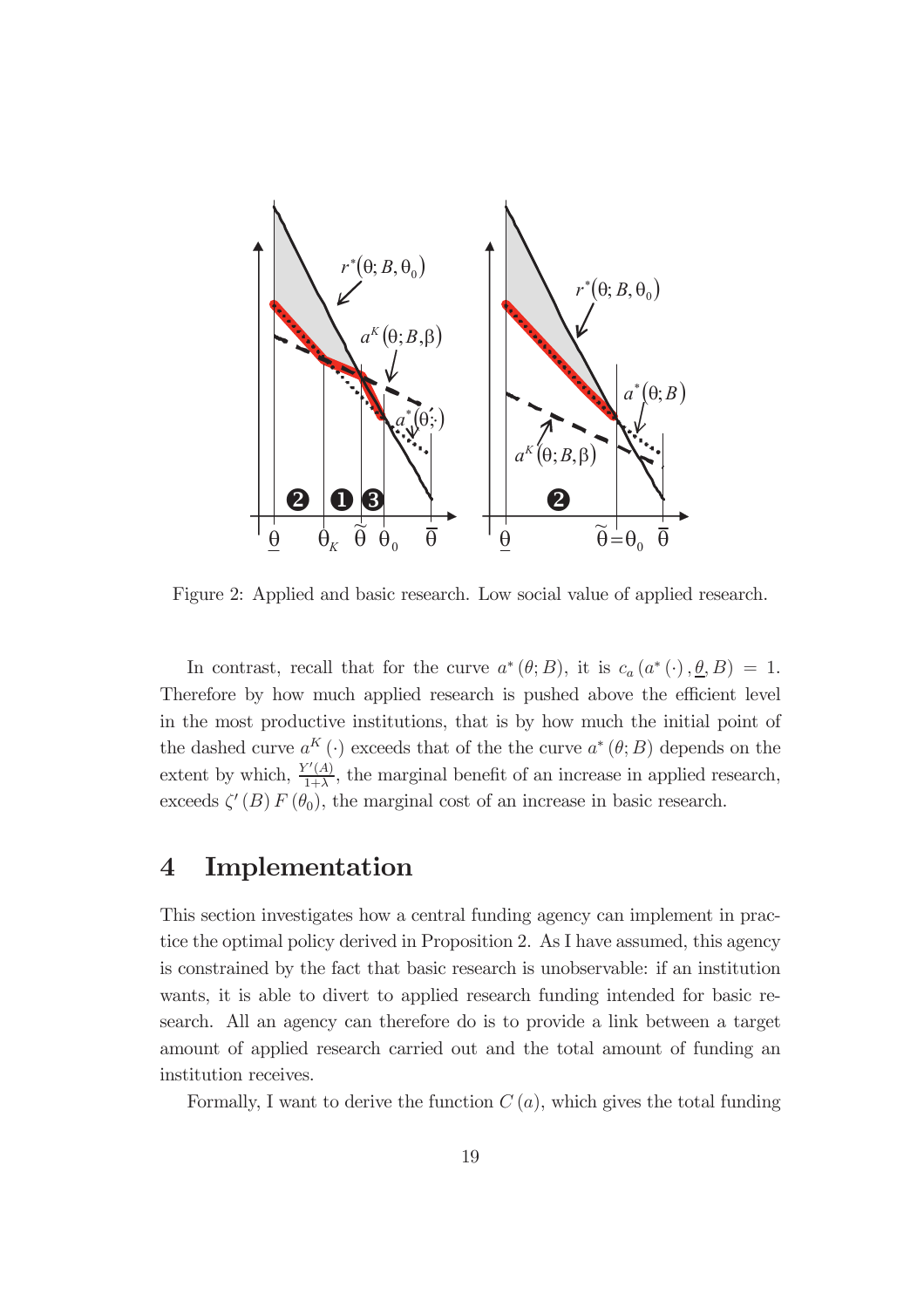received as a function of the total amount of applied research carried out in an institution. Since there is a one-to-one relationship between  $\theta$  and  $\alpha$ , this is a well defined function.

The shape of this function depends on which the three regions identified in Proposition 2 the optimal choice belongs. To see this, consider an institution of type  $\theta$  which, given policy  $\{r(\theta), a(\theta)\}_{\theta \in [0,\bar{\theta}]}$  chooses  $r(\theta), a(\theta)$  and therefore it obtains total funding  $t(\theta)$ . In region 1, the total funding received by this type  $\theta$  institution is

$$
t(\theta) = c\left(a^K(\theta; B, \beta), \theta, B\right) + \left[r^*(\theta; B, \theta_0) - a^K(\theta; B, \beta)\right].
$$

The first term is the cost of carrying out  $a^{K}(\theta; B, \beta)$  amount of applied research and the terms in the square brackets the cost of basic research. For fixed  $B$ and  $\beta$ , let  $\theta^K$   $(a; B, \beta)$  be the inverse of the function  $a^K$   $(\theta; B, \beta)$ :  $\theta^K$   $(a; B, \beta)$ is the value of  $\theta$  such that  $a^{K}(\theta; B, \beta) = a$ . Next, consider an institution which, faced with a schedule  $C(a)$  chooses to carry out a (minimum) amount a of applied research (which, if the policy is incentive compatible, has therefore type  $\theta^K(\theta; B, \beta)$ . The total funding it receives is given by:<sup>11</sup>

$$
C(a) = c(a, \theta^{K}(a; B, \beta), B) + r^{*}(\theta^{K}(a; B, \beta); B, \theta_{0}) - a.
$$
 (19)

**Corollary** 4 If  $a(\theta) = \theta^K(a; B, \beta)$ , then  $C(a)$  is increasing.  $C(a)$  is convex *if and only if*  $\frac{\partial a^*(\theta;B)}{\partial \theta} > \frac{\partial a^K(\theta;B,\beta)}{\partial \theta}$ .

Therefore  $C(a)$  is convex if the relative slope of the dashed and dotted curves is as in the LHS of Figure 1, concave if it is as in the RHS.

The same procedure can be applied to derive the shape of  $C(a)$  in the other regions. In region 2, let  $\theta^*(a;B)$  be the inverse function of  $a^*(\theta;B)$ , so that total funding is given by:

$$
C(a) = c(a, \theta^*(a, B), B) + r^*(\theta^*(a, B); B, \theta_0) - a.
$$
 (20)

$$
\max_{a\geqslant 0} \max \left\{ a + \left[ C\left( a \right) - c\left( a, \theta, B \right) \right], a^*\left( \theta; B \right) \right\},\
$$

where  $C(a)$  is given by (19). The first order condition for the above is  $c_a(a, \theta^K(a; B, \beta), B) = c_a(a, \theta, B).$ 

<sup>&</sup>lt;sup>11</sup>Notice that, faced with (19), a type  $\theta$  institution does indeed want to carry out precisely  $a = a^{K}(\theta; B, \beta)$  applied research. To see this, note that it will solve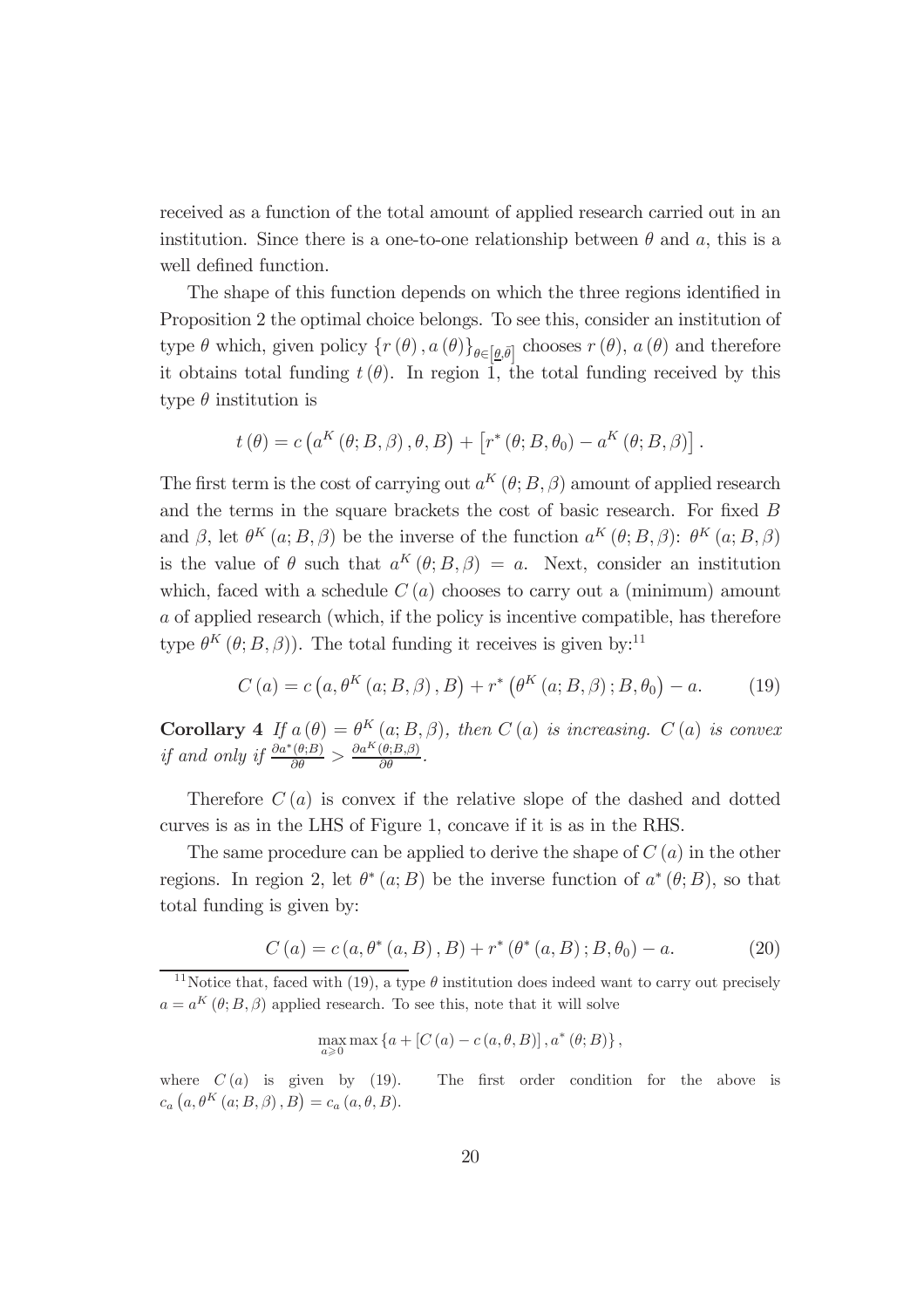

Figure 3: Implementation: The LHS of Figure 1.

**Corollary 5** If  $a(\theta) = a^*(\theta; B)$ , then  $C(a)$  is constant.

Finally region 3. Here with the same argument used for region 1, I show that the function is again increasing and convex.

**Corollary 6** If  $a(\theta) = r^*(\theta; B, \theta_0)$ , then  $C(a)$  is increasing and convex. More*over, at the boundary between region 1 and 3 the slope of* C (a) *is increasing in* a*.*

Having determined the slope of the function  $C(a)$ , consider Figure 3, to see how the funding agency can implement it in practice. The Figure shows the cartesian space, with the amount of applied research on the horizontal axis, and the total funding on the vertical axis. The function  $C(a)$ , defined for  $a \in [a^*(\theta_0; B), \max\{a^K(\underline{\theta}; B, \beta), a^*(\underline{\theta}; B)\}]$  is the red thick line: points on this locus represent combinations of funding and applied research which the funding agency allows research institutions to choose from. It is drawn for the case where the relevant region for the high type research institutions is of type 2 (that is for the LHS panel of Figure 1). Here, as shown in Corollary 5, funding as a function of total applied research is constant. Also drawn on the diagram are the indifference curves of for three institution types, and their "feasible set", the combinations of funding and the amount of applied research which an institution can carry out with that funding. Consider first a type  $\theta_0$  institution, shown on the LHS panel. Its indifference curves are the solid thin lines (they all reach a minimum at  $a = a^*(\theta_0; B)$ : totally differentiate  $a + t - c(a, \theta_0, B)$  to see this), and its feasible set is the grey shaded area (this is the set  $\{(a, t) \in \mathbb{R}^+ | c(a, \theta_0, B) \leq t\}$ . There is only one point available for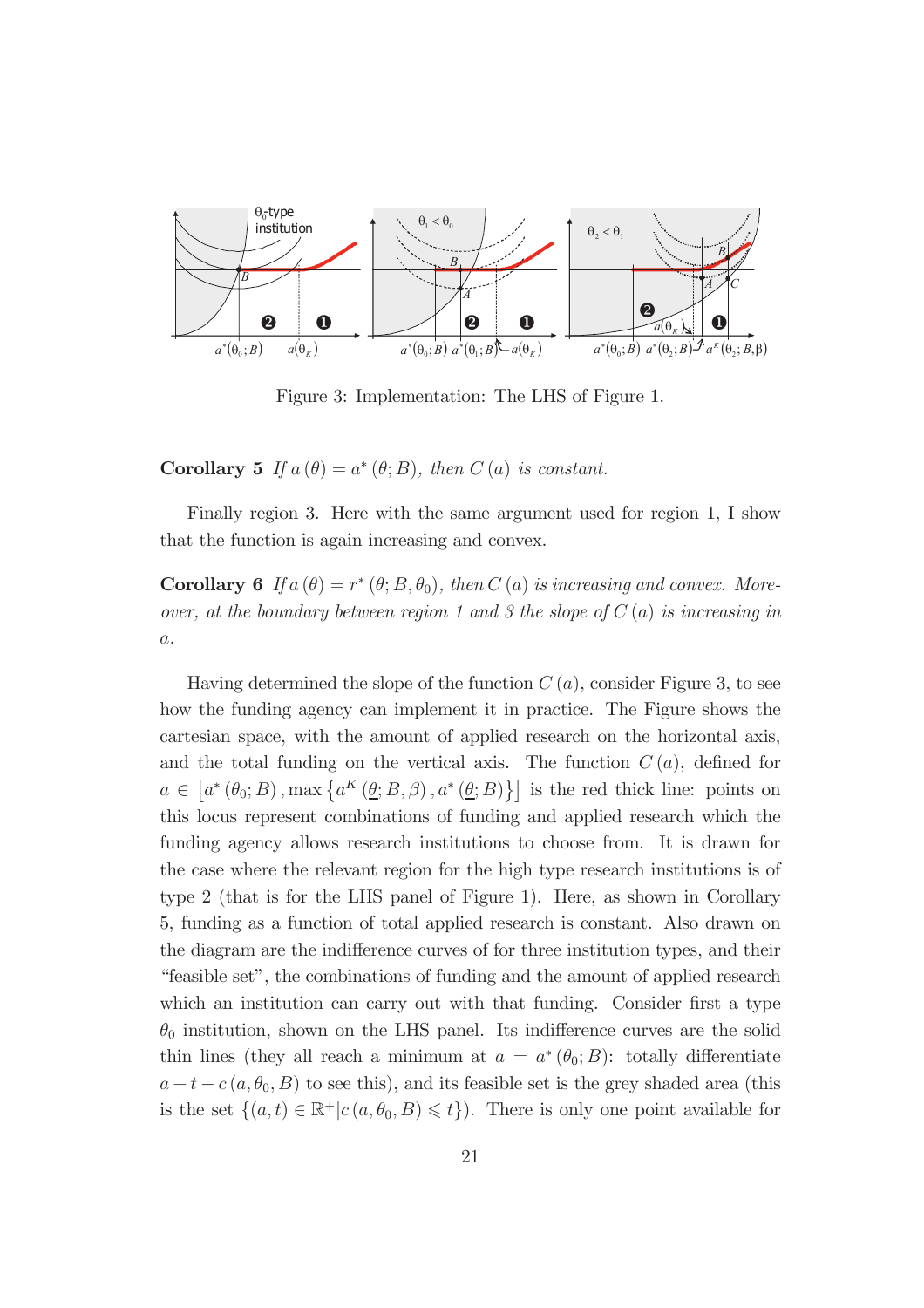this institution, the point on the red locus and on the "feasible set", namely  $(a^*(\theta_0; B), C(a^*(\theta_0; B)))$ . Not so however for more productive research institutions: take type  $\theta_1 \in (\theta_K, \theta_0)$ , illustrated in the middle panel. Its indifference curves are the dashed lines, and its feasible set again the grey area, clearly bigger than a type  $\theta_0$  institution's. It can choose any point in the grey area and on the red line. The best among such points is  $(a^*(\theta_1; B), C(a^*(\theta_1; B))),$ point  $B$  in the diagram. Notice that, the required level of applied research,  $a^*(\theta_1; B)$ , will cost it only  $c(a^*(\theta_0; B), \theta_0, B)$ , the vertical height of point A, which is less that  $C(a^*(\theta_1; B))$ : after paying for applied research, it is "left" with some funding which it will spend on basic research. This has marginal cost of 1, rather than applied research, which, if pushed above  $a^*(\theta_1; B)$ , would have a marginal cost exceeding 1. A type  $\theta_1$  institution therefore carries out an amount of basic research measured by the vertical distance between points A and B.

Finally consider a very efficient institution, one with cost parameter  $\theta_2$  <  $\theta_K$ . Its efficient level of applied research is  $a^*(\theta_2; B)$ , as shown by point A in the RHS panel of the Figure. This is the level it would choose if funding were constant. But the optimal policy is designed so that this institution does more than this amount, as the funding agency offers increasing funding for research institutions which exceed their efficient level of applied research: faced with the red schedule, a type  $\theta_2$  research institution chooses the combination that allows it to be on the highest possible indifference curve, namely tangency point  $B$ in the diagram.<sup>12</sup> Note that the total cost incurred by this institution to carry out the amount of applied research  $a^{K}(\theta_2; B, \beta)$ , say point C, is less than its total amount of funding. It will spend the difference to pay for basic research, which therefore is given by the distance between  $B$  and  $C$ : the vertical height of point C measures the amount spent on applied research, and so the distance

$$
c_a (a_2 + \varepsilon, \theta_2, B) - c_a (a_2 + \varepsilon, \theta^K (a_2 + \varepsilon; B, \beta), B) = c_{a\theta} (a_2 + \varepsilon, \theta_3, B) (\theta_2 - \theta^K (a_2 + \varepsilon; B, \beta)).
$$

For  $\varepsilon > 0$  (resp  $\varepsilon < 0$ ), the above is positive (negative), as  $a^{K}(\cdot)$  is decreasing and so  $\theta^{K}(\cdot)$ is too. Clearly if the curve  $C(a)$  is concave, then the tangency point is a maximum.

 $12$ When the curve  $C(a)$  is convex, as in Figure 3, then the tangency point is a local, and hence a global, maximum. To see this, note that, at the tangency point  $(a_2, C(a_2))$ , with  $a_2 = a^K(\theta_2; B, \beta)$ , the slope of the indifference curve is given by  $c_a(a, \theta, B) - 1$ . The slope of the funding schedule is given by  $(A12)$ . In a neighbourhood of  $a_2$ , we have: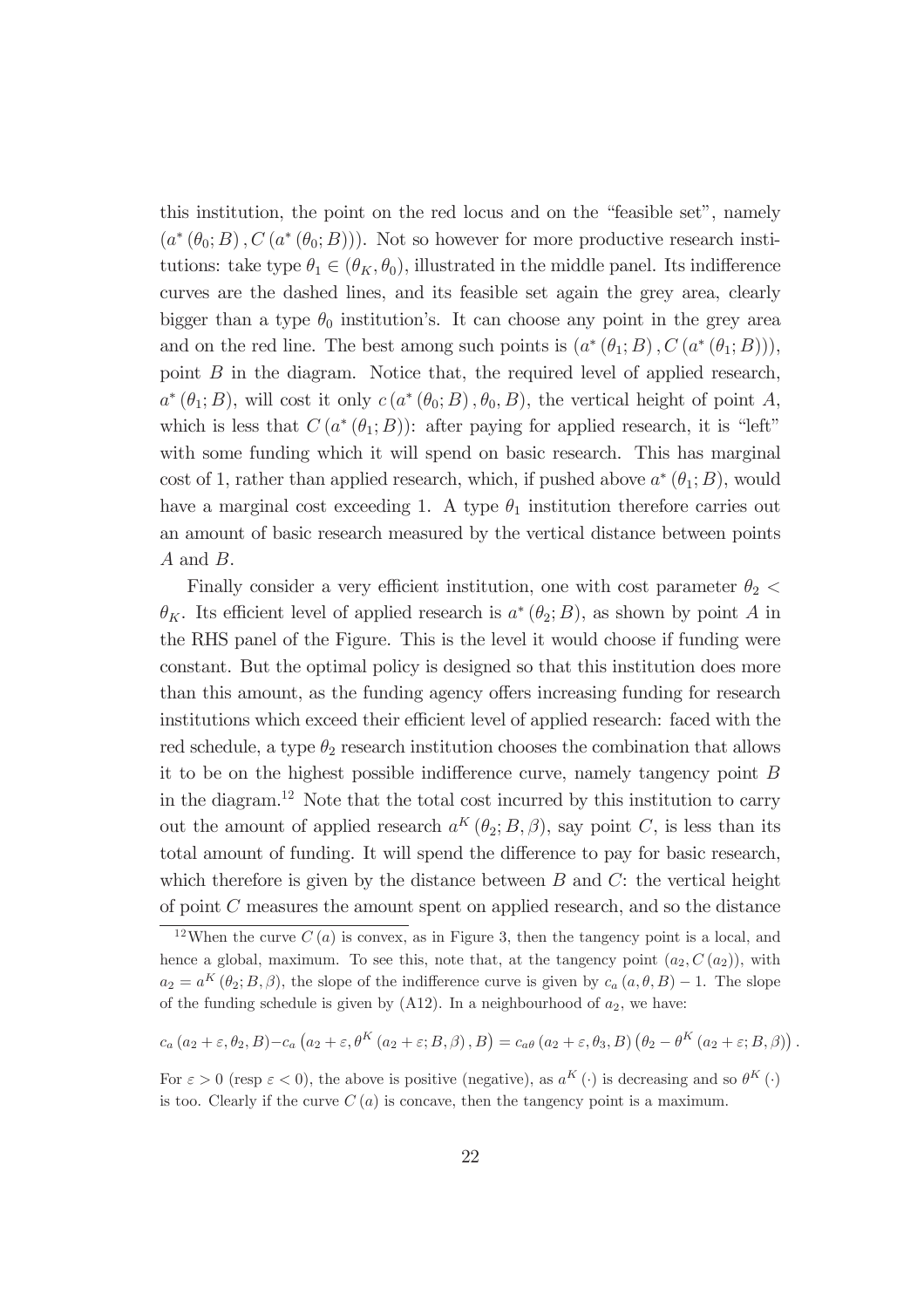

Figure 4: Implementation: The RHS of Figure 1.

between B and C is the amount of basic research that a type  $\theta_2$  does.

When the relative position of the curves  $a^*(\theta_0; B)$  and  $a^K(\theta; B, \beta)$  is instead that shown in the RHS panel of Figure 1 the optimal funding can be implemented by the schedule illustrated in Figure 4. This differ from the top panel only in that the initial part of the schedule is also increasing. Notice how a type  $\theta_1$  institution, illustrated in the middle panel of the Figure, spends all of its budget on applied research, and still does more than its efficient level. As before, a very low cost institution,  $\theta_2 < \theta_K$ , which would choose to spend an amount given by the height of point  $A$  on applied research if it were on a fixed budget, chooses instead point  $B$ , and spends an amount equal to the vertical height of point C on applied research and the distance between C and B on basic research.

To end this discussion, it is worth noting that when the social value of applied research is low, so that the position of the curve  $a^{K}(\theta;B,\beta)$  is as depicted in the RHS panel of Figure 2, then the optimal policy is implemented simply by a policy of constant funding: all research institutions that agree to carry out at least  $a^*(\theta_0; B)$  applied research, receive the funds necessary to pay for it, which they can use in any way they choose. In this case the diagram of the funding schedule looks exactly the same as the initial portion of the red line on Figure 3, from  $a^*(\theta_0; B)$  to  $a(\tilde{\theta})$ .

I consider next which mechanism can in practical terms be used to induce institutions to choose one point on the red line. This is a dual funding mechanism: there is a fixed part, and a output related part. Specifically suppose that all institutions which can carry out at least  $a^*(\theta_0; B)$  applied research receive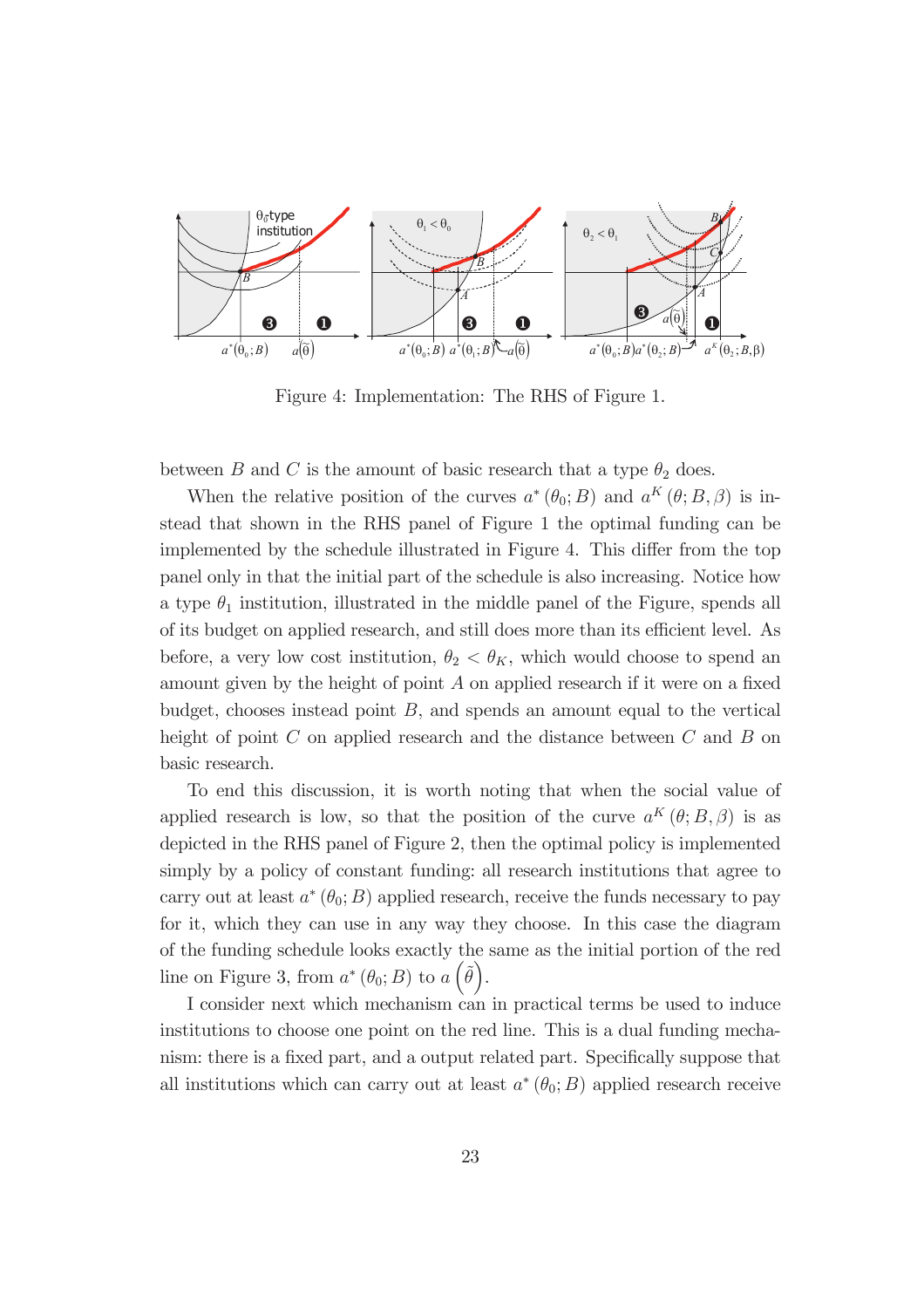a lump sum  $t_0 = c(a^*(\theta_0; B), \theta_0, B)$ . In addition, institutions can apply to have specific projects funded through a grant. However, not all institutions can apply for these grants, but, in order to qualify to apply institutions need to carry out at least  $a^*(\theta_K; B)$  applied research. In this case it would receive grant funding governed by the formula

$$
g(a) = C(a + a^*(\theta_K; B)) - c(a^*(\theta_0; B), \theta_0, B)
$$

where  $g(a)$  is the amount of grant awarded for agreeing to carry out a units of applied research, in addition to the qualifying level  $a^*(\theta_K;B)$ . It is worth noting that, at least for amounts in excess of the qualifying level below a given level, the amount awarded does not cover the additional cost. Formally.

**Corollary 7** *Suppose*  $\theta_K < \tilde{\theta} = \theta_0$ *. There exists*  $\Delta > 0$  *such that there exist*  $\theta_{\Delta} > \theta_K$  such that  $g(\Delta) < c(a^*(\theta_K; B) + \Delta, B, \theta) - c(a^*(\theta_K; B), B, \theta)$  for *every*  $\theta \in (\theta_K, \theta_\Delta)$ *.* 

Graphically, consider Figure 3. According to the Corollary, the slope of the red line in a neighbourhood of  $a^*(\theta_K; B)$ , which gives the additional funding received by an institution that just exceeds the qualifying level  $a^*(\theta_K;B)$ , is less than the slope of the frontier at the same point, which given the additional cost incurred by such an institution to exceed by a small amount the qualifying level of applied research,  $a^*(\theta_K;B)$ .

The mechanism illustrated in the above paragraph constitutes an instance of the principle of co-funding by the grant funding agency and the institutions. This is in contrast with the idea of full economic costing, used, among others, by the research councils in the UK (RCUK/UUK 2010). According to this principle, grants are over funded, that is the amount of the grant awarded for applied research exceeds the cost to carry out that research. The rationale is precisely to ensure that there is no cross-subsidisation among an institution's various activities. My results here shows that the optimal policy is more subtle and that the benefit of avoiding cross-subsidisation must be balanced with the benefit derived from designing incentives to delegate funding decisions to the institutions with the private information necessary to take allocation decisions efficiently. The principle of co-funding may be reversed for higher values of applied research, that is for very efficient institutions, and indeed, unit funding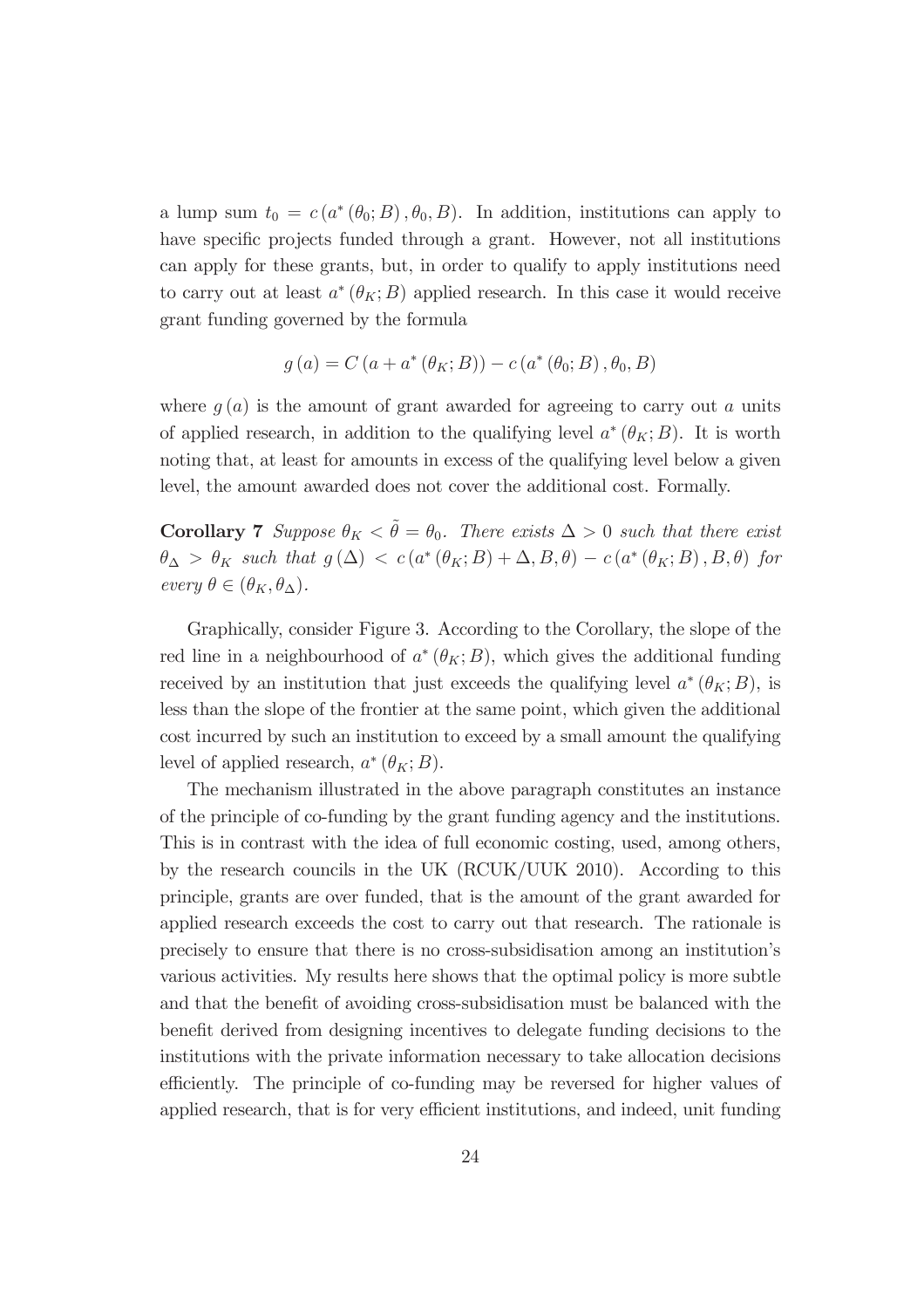might become impossible, if the curve  $C(a)$  is concave. For the other regions it is possible to derive similar results, but the taxonomy of each case is of limited interest.

## 5 Concluding Remarks

Developed countries spend around one fifth of their R&D expenditure on basic research (Gersbach 2009, p 114). Should they spend more? Less? The UK government funds research via two separates channels, quality related funding and research grants from the research councils, in a proportion of roughly 2/3 and 1/3. Is this ratio "right"? Also, research grants are less evenly distributed: the top 25 universities received 85% of the research grant funding, and 75% of quality related funding. Are these proportions "right"? Government agencies typically award research grants on a cost plus principle, whereas charitable bodies favour co-funding of research activities. Which is better?

The theoretical guidance necessary to answer these questions, and more generally to establish a microeconomic foundation to any empirical study of research funding is relatively scant. In this paper, I offer a framework for the provision of this guidance. I develop a model built on the ideas that research institutions can devote their research effort to basic or applied research, which are in a hierarchical relationship, that there are differences in research productivity among institutions, and that the government aims to distribute its funding in the socially preferred manner, which in general differs from the preferences of individual institutions.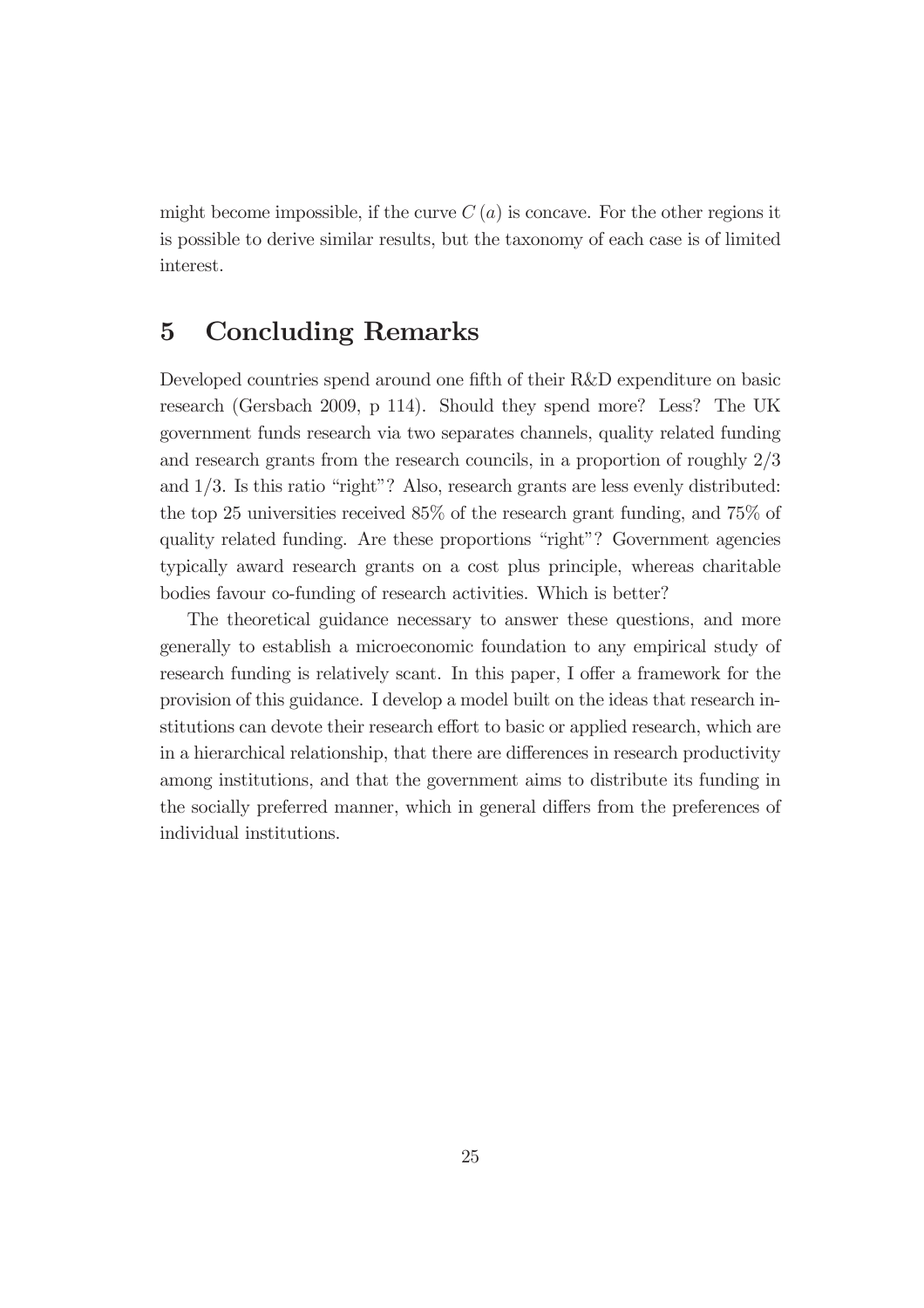# References

- Aghion, P., Dewatripont, M., Stein, J. C., 2008. Academic freedom, private-sector focus, and the process of innovation. RAND Journal of Economics 39, 617—635.
- Arrow, K., 1962. The economic implications of learning by doing. Review of Economic Studies 29, 155—173.
- De Fraja, G., Valbonesi, P., 2008. The design of the university system. CEPR Discussion Paper 7038, London.
- du Sautoy, M., 2003. The Music of the Primes. HarperCollins, London.
- Edelson, E., 1992. Physics: Quasicrystals and superconductors: Advances in condensed matter physics. In: Greenwood, A. (Ed.), Science at the Frontier. National Academy Press, Washington DC, pp. 233—254.
- Evenson, R. E., Kislev, Y., 1976. A stochastic model of applied research. Journal of Political Economy 84, 765—782.
- Gersbach, H., 2009. Basic research and growth policy. In: Foray, D. (Ed.), The New Economics of Technology Policy. Edward Elgar, Cheltenham, UK, pp. 113—121.
- Gersbach, H., Schneider, M., Schneller, O., 2010. Optimal mix of applied and basic research, distance to frontier, and openness. CEPR Discussion Paper 7795, London.
- Gersbach, H., Sorger, G., Amon, C., 2009. Hierarchical growth: Basic and applied research. ETH Economics Working Paper Series 09/118, Zurich.
- Griliches, Z., 1986. Productivity,  $R&D$ , and basic research at the firm level in the 1970's. American Economic Review 76, 141—154.
- Haustein, M., 2009. Effects of the theory of relativity in the GPS. Chemnitz University of Technology.
- Jensen, R., Thursby, M., 2001. Proofs and prototypes for sale: The licensing of university inventions. American Economic Review 91, 240—259.
- Laffont, J.-J., Tirole, J., 1993. A Theory of Incentives in Procurement and Regulation. MIT Press, Cambridge, Massachusetts.
- Leonard, D., van Long, N., 1992. Optimal Control Theory and Static Optimization in Economics. Cambridge University Press, Cambridge, UK.
- Link, A. N., 1981. Basic research and productivity increase in manufacturing. American Economic Review 71, 1111—1112.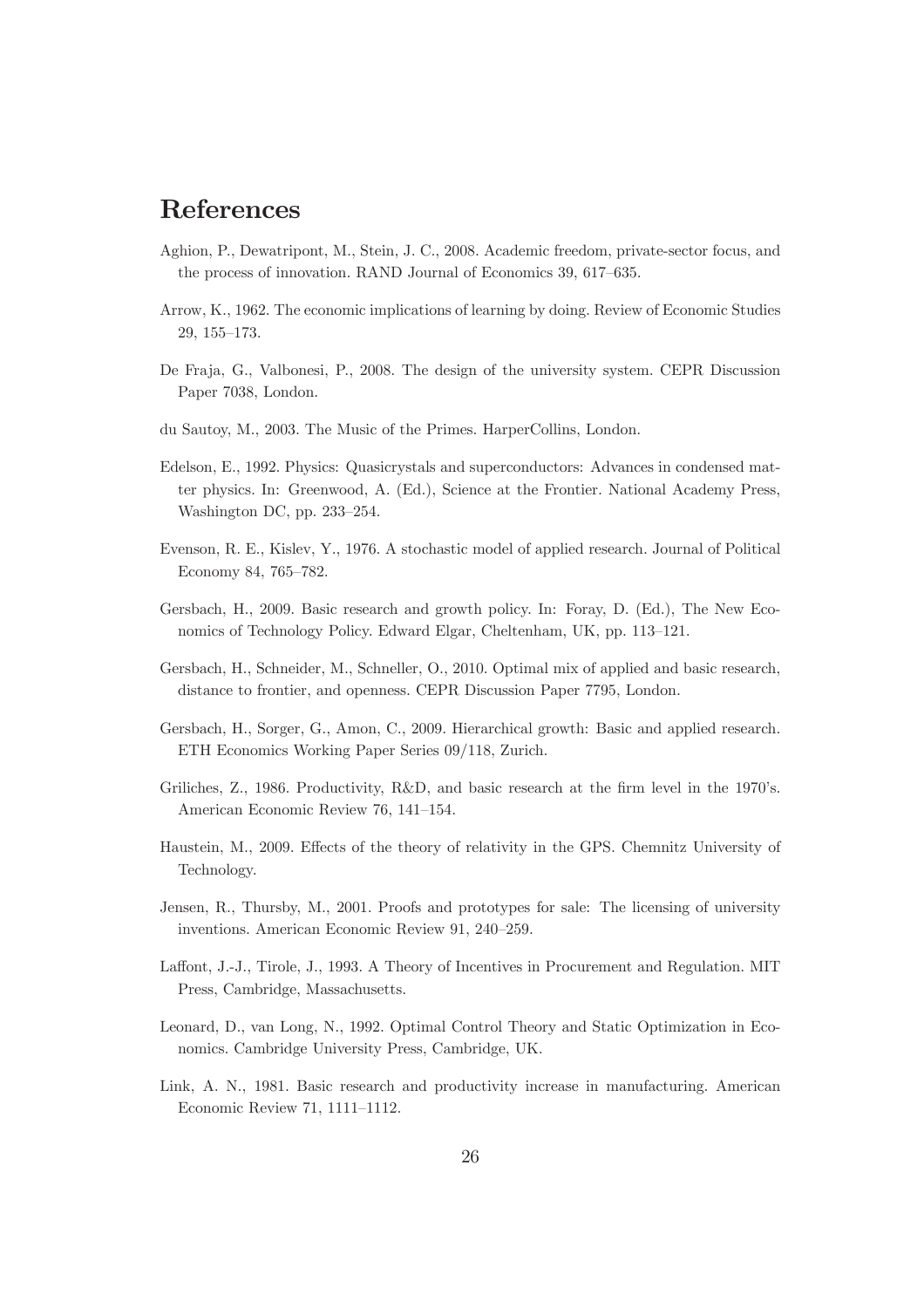- Macho-Stadler, I., Pérez-Castrillo, D., Veugelers, R., 2007. Licensing of university inventions: The role of a technology transfer office. International Journal of Industrial Organization 25, 483—510.
- Mansfield, E., 1980. Basic research and productivity increase in manufacturing. American Economic Review 70, 863—873.
- Moody, R. V., 1995. Why curiosity driven research? http://www.math.mun.ca/ $\sim$ edgar/moody.html.
- National Science Board, 2008. Research and development: Essential foundation for U.S. competitiveness in a global economy. National Science Foundation.
- Nelson, R. R., 1959. The simple economics of basic scientific research. Journal of Political Economy 67, 297—306.
- OECD, 2009. OECD science, technology and industry scoreboard 2009. OECD, Paris.
- Palomino, F., Sákovics, J., 2004. Inter-league competition for talent vs. competitive balance. International Journal of Industrial Organization 22, 783—797.
- RCUK/UUK Task Group, 2010. Financial sustainability and efficiency in full economic costing of research in UK higher education institutions. London.
- Stephan, P. E., 1996. The economics of science. Journal of Economic Literature 34, 1199— 1235.
- Strandburg, K. J., 2005. Curiosity-driven research and university technology transfer. The Berkeley Electronic Press.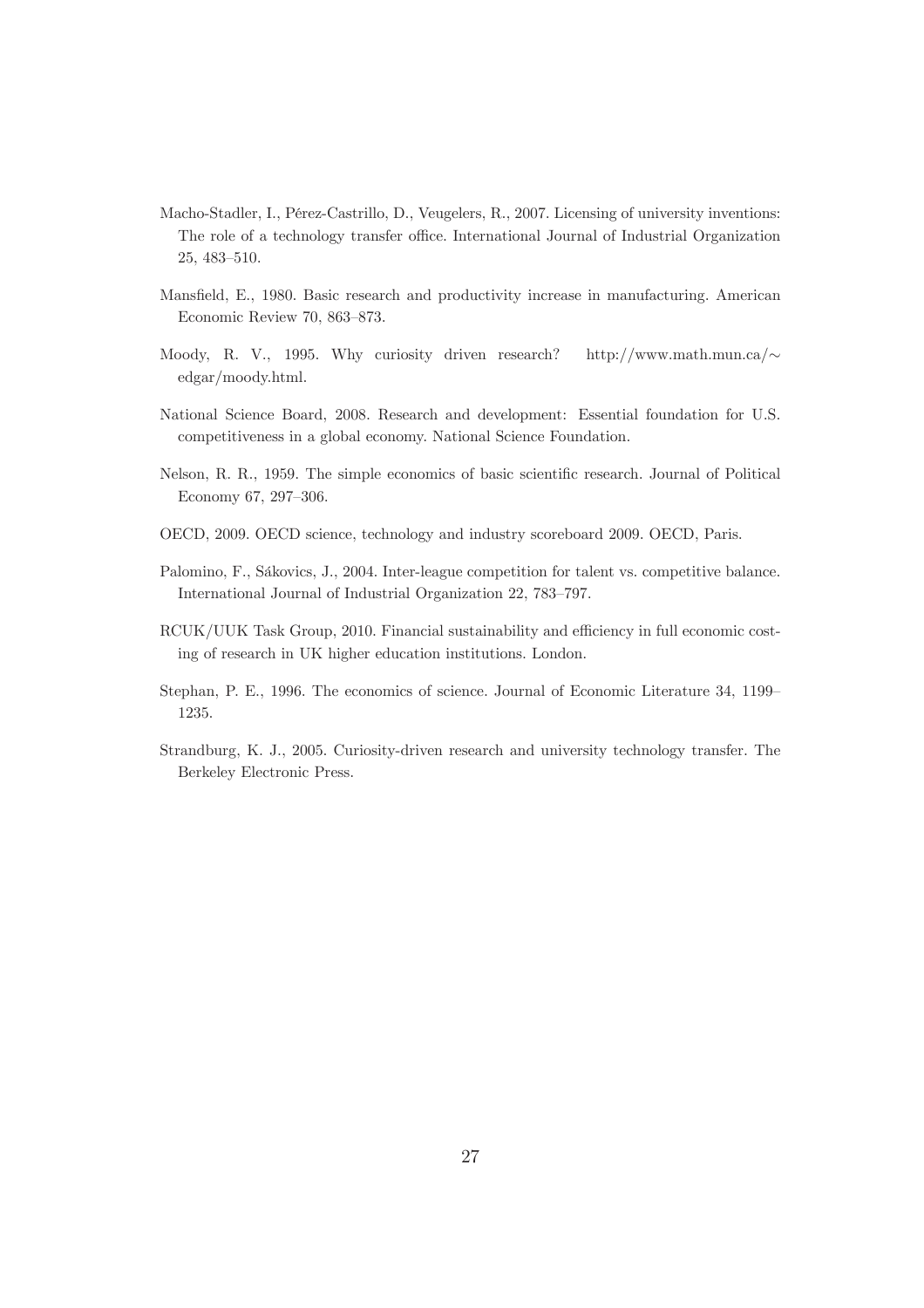# Appendix

**Proof of Proposition 1.** Divide the government objective function (6) by  $(1 + \lambda)$ , substitute  $(7)$  and the value of T to write the optimization problem as:

$$
\max_{a(\theta),r(\theta),A,B} \frac{Y(A) + k(A+B)}{1+\lambda} - \int_{\underline{\theta}}^{\overline{\theta}} \left[ c\left(a(\theta), \theta, B\right) + r(\theta) - a(\theta) \right] f(\theta) d\theta, \quad \text{(A1)}
$$
\ns.t. (1) and (7).

Next, following Leonard and van Long (1992, p 190), write (7) and (1) as

$$
\dot{b}^{0}(\theta) = \left[r(\theta) - a(\theta)\right]f(\theta), \qquad b^{0}(\underline{\theta}) = 0, \qquad b^{0}(\overline{\theta}) = B, \qquad (A2)
$$

$$
\dot{a}^0(\theta) = a(\theta) f(\theta), \qquad a^0(\underline{\theta}) = 0, \qquad a^0(\overline{\theta}) = A. \qquad (A3)
$$

Ignoring for the moment the constraint  $r(\theta) - a(\theta) \geq 0$ , the Lagrangian for (A1) is:

$$
\mathcal{L}(\cdot) = -\left[c\left(a\left(\theta\right), \theta, B\right) + r\left(\theta\right) - a\left(\theta\right)\right]f\left(\theta\right) + \left[\sigma a\left(\theta\right) + \left(1 - \beta\right)\left(r\left(\theta\right) - a\left(\theta\right)\right)\right]f\left(\theta\right),\right]
$$

where  $\sigma$  and  $(1 - \beta)$  are the Lagrange multipliers for constraints (A3) and (A2). I write the multiplier of  $(A2)$  as  $(1 - \beta)$  to lighten notation. The first order conditions give (see Leonard and van Long, 1992, Theorem 7.11.1, p 255):

$$
\frac{\partial \mathcal{L}}{\partial a(\theta)} = [-c_a (a(\theta), \theta, B) + 1 + \sigma - (1 - \beta)] f(\theta) = 0,
$$
  

$$
\frac{\partial \mathcal{L}}{\partial r(\theta)} = (-1 + (1 - \beta)) f(\theta) = 0,
$$
  

$$
\sigma = \frac{k + Y'(A)}{1 + \lambda},
$$
  

$$
1 - \beta = \frac{k}{1 + \lambda} - \int_{\underline{\theta}}^{\overline{\theta}} c_B (a(\theta), \theta, B) f(\theta) d\theta.
$$

Rearranging,  $\beta = 0$ , and the result follows.  $\blacksquare$ 

Proof of Corollory 1. The problem in this case is the same as  $(A1)$ , with the added constraint  $a(\theta) \geq a^*(\theta; B)$ . At the solution of problem (A1) derived in Proposition 1, this constraint is slack and so the solution found there remains a solution for the new problem.

**Proof of Proposition 2.** Notice first of all that  $b(\theta)$  must be non-negative, and so (15) must hold. For policy  $\{r(\theta), a(\theta)\}\)$  to be incentive compatible, every type  $\theta$ institution must (weakly) prefer to report to be of type  $\theta$  that to pretend of to be of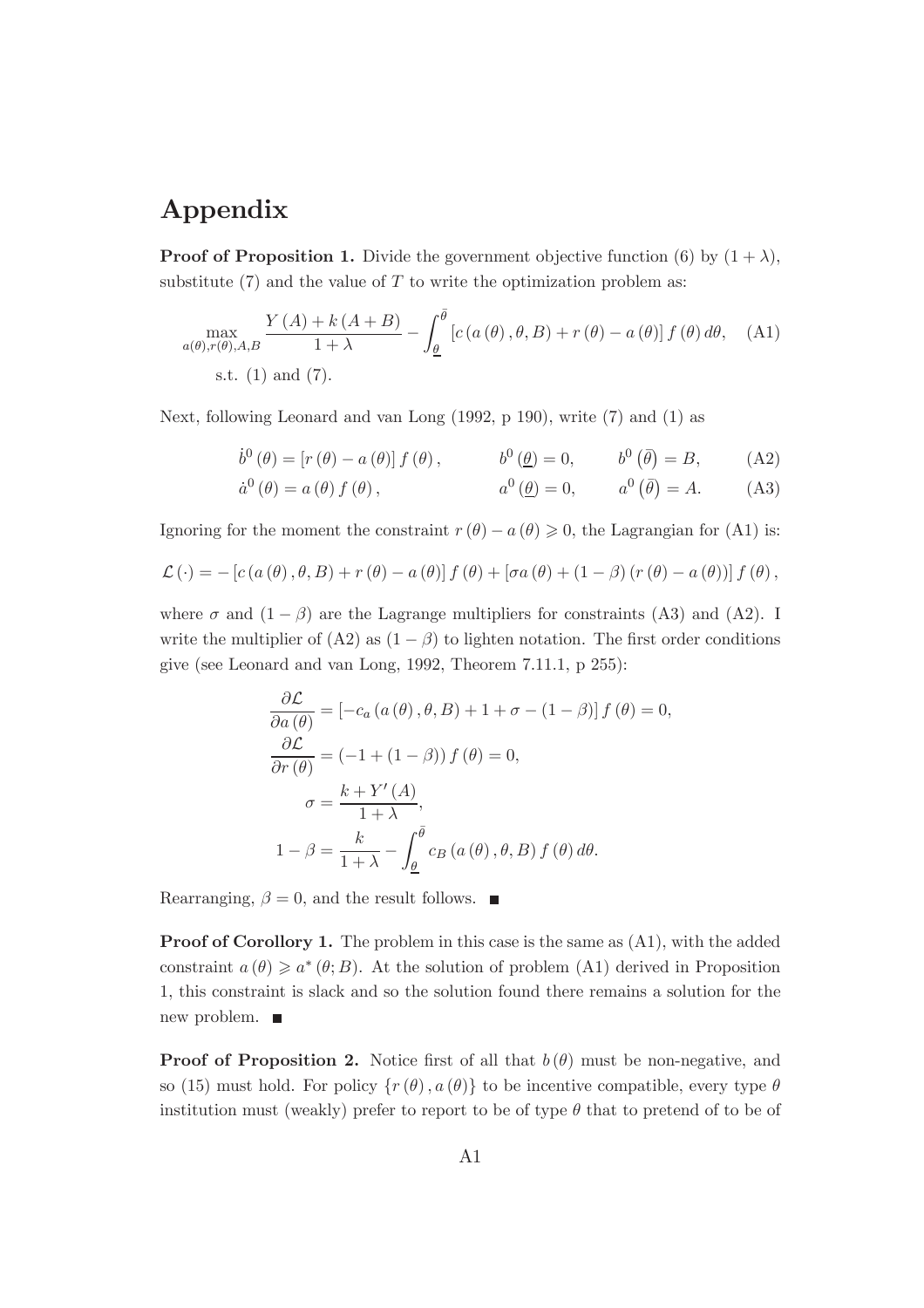type x, for every  $x \in [\underline{\theta}, \overline{\theta}]$ . This determines (12). To see how, begin to note that by choosing to report type  $x \in [\underline{\theta}, \overline{\theta}]$ , institution of type  $\theta$  receives an amount of funds for applied research  $a(x)$  and a total research funding  $c(a(x), x, B) + r(x) - a(x) =$  $c(a(x), x, B) + b(x)$ . Total cost is observable, and so the institution needs to choose research levels such that its total cost equals the last expression. So if a institution of type  $\theta$  has reported type x, it will choose research levels  $a_L$  and  $b_L$  (L stands for "lying") which maximise

$$
(a_L, b_L) = \arg\max_{a,b} a + b,
$$
  
s.t.:  $c(a, \theta, B) + b = c(a(x), x, B) + r(x) - a(x),$   
 $a \ge a(x).$ 

Or

$$
a_L = \max_a a + c(a(x), x, B) + r(x) - a(x) - c(a, \theta, B),
$$
  
s.t.:  $a \ge a(x)$ .

Which has solution  $a_L = a^*(\theta; B)$  if  $a^*(\theta; B) \ge a(x)$ , and  $a_L = a(x)$  if  $a^*(\theta; B) < a(x)$  $a(x)$ . That is:

$$
a_L = \max \{a^*(\theta; B), a(x)\},
$$
  
\n $b_L = c(a(x), x, B) + r(x) - a(x) - c(a_L, \theta, B),$ 

and yields payoff:

$$
\varphi(x,\theta) = \begin{cases}\n a^*(\theta; B) + c(a(x), B, x) + r(x) - a(x) - c(a^*(\theta; B), \theta, B), & \text{if } a^*(\theta; B) \ge a(x), \\
 a(x) + c(a(x), x, B) + r(x) - a(x) - c(a(x), \theta, B), & \text{if } a^*(\theta; B) < a(x);\n\end{cases}
$$

consider local maxima:

$$
\frac{\partial \varphi(x,\theta)}{\partial x} = \begin{cases}\n\left(c_a\left(a\left(x\right),x,B\right)-1\right)\dot{a}\left(x\right)+c_\theta\left(a\left(x\right),x,B\right)+\dot{r}\left(x\right), & \text{if } a^*(\theta;B) \geqslant a\left(x\right), \\
c_a\left(a\left(x\right),x,B\right)\dot{a}\left(x\right)+c_\theta\left(a\left(x\right),x,B\right)+\dot{r}\left(x\right)-c_a\left(a\left(x\right),\theta,B\right), & \text{if } a^*(\theta;B) < a\left(x\right).\n\end{cases}
$$

For incentive compatibility, this needs to be maximised at  $x = \theta$ . Evaluating the above at  $x = \theta$ , we get:

$$
\frac{\partial \varphi(x,\theta)}{\partial x} = \begin{cases} c_{\theta}(a(x), x, B) + \dot{r}(x) & \text{if } a^*(\theta; B) \geqslant a(x), \\ c_{\theta}(a(x), x, B) + \dot{r}(x) & \text{if } a^*(\theta; B) < a(x). \end{cases}
$$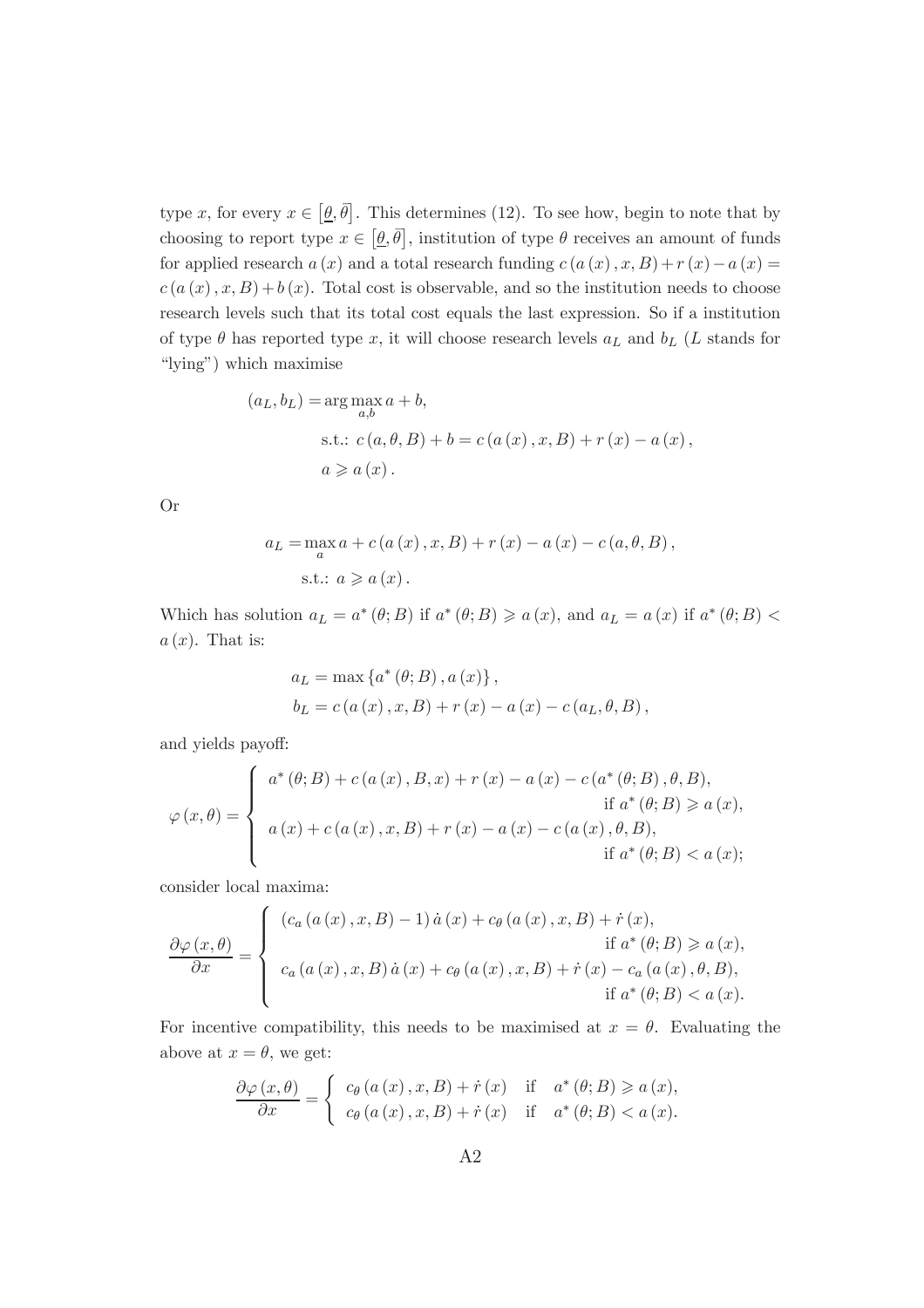The first line holds because the optimal a when  $a^*(\theta;B) \geq a(x)$  is  $a^*(\theta;B)$  and  $c_a(a^*(\theta; B), x, B) - 1 = 0$ : this establishes (12).

Now  $(13)$ : following Laffont and Tirole  $(1993, p 121)$ , for a policy to be incentive compatible it must be that

$$
\frac{\partial^2 \varphi(\theta, x)}{\partial \theta \partial x} \geq 0.
$$

We have

$$
\frac{\partial^2 \varphi(\theta, x)}{\partial \theta \partial x} = -c_{a\theta} (a(x), \theta, B) \dot{a}(x) \geqslant 0,
$$

given our assumption that  $c_{a\theta}$   $(a(x), \theta, B) > 0$ , (13) must hold.

Finally, (14). This follows from

$$
\frac{d\left(c\left(a\left(\theta\right),\theta,B\right)+r\left(\theta\right)-a\left(\theta\right)\right)}{d\theta} \leqslant 0. \tag{A4}
$$

This is the constraint that total funding be decreasing in  $\theta$ . If it were not the case, then an institution could simply claim to have a higher  $\theta$  than it has, thus receiving a higher funding, which it could spend on unobservable basic research. Expand  $(A4)$ :

$$
c_{a}(a(\theta), \theta, B)\dot{a}(\theta) + c_{\theta}(a(\theta), \theta, B) + \dot{r}(\theta) - \dot{a}(\theta) \leq 0
$$

which, using (12), becomes

$$
\left[c_{a}\left(a\left(\theta\right),\theta,B\right)-1\right]\dot{a}\left(\theta\right)\leqslant0,
$$

since  $a(\theta) \leq 0$ ,  $c_a(a(\theta), \theta, B)$  must exceed 1, which is (14).

**Proof of Proposition 3.** Begin by noting that  $a(\theta) \in [a^*(\theta; B), r(\theta)]$ , and therefore a solution exists only for values of  $\theta$  such that  $r(\theta) \geqslant a^*(\theta;B)$ , that is for  $\theta \leq \theta_0$  at the candidate solution. This is because, by virtue of Assumption 3(i),  $r(\theta) > a^*(\theta; B)$  to the left of their intersection,  $\theta_0$ . As in Proposition 1, divide the maximand of problem (16) by  $(1 + \lambda)$ , and construct the Lagrangian.

$$
\mathcal{L}(\cdot) = -\left[c\left(a\left(\theta\right), \theta, B\right) + r\left(\theta\right) - a\left(\theta\right)\right]f\left(\theta\right) - \mu\left(\theta\right)c_{\theta}\left(a\left(\theta\right), \theta, B\right) + \gamma\left(\theta\right)\left(a\left(\theta\right) - a^*\left(\theta; B\right)\right) + \pi\left(\theta\right)\left(r\left(\theta\right) - a\left(\theta\right)\right) + \left[\left(1 - \beta\right)\left(r\left(\theta\right) - a\left(\theta\right)\right) + \sigma a\left(\theta\right)\right]f\left(\theta\right),\tag{A5}
$$

where  $\mu(\theta)$ ,  $\gamma(\theta)$ ,  $\pi(\theta)$ , are the multipliers associated to constraints (12), (14), and (15) respectively. As before  $(1 - \beta) > 0$  and  $\sigma > 0$  are the multipliers for (A2) and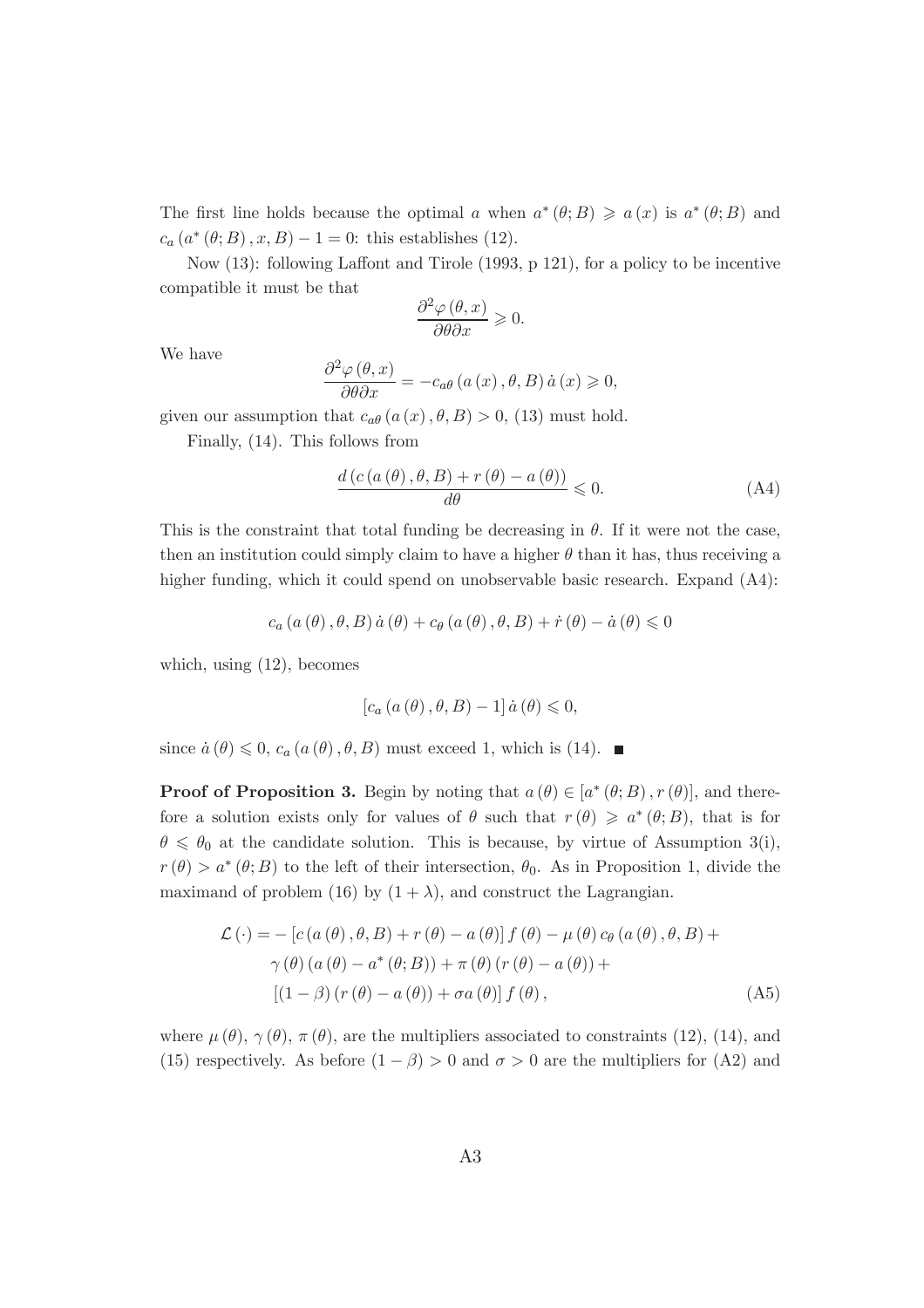$(A3)$ . I have ignored constraint  $(13)$ : it will be seen to be satisfied at the solution found when it is ignored. The first order conditions on  $r(\theta)$  and  $a(\theta)$  are given by:

$$
-\frac{\partial \mathcal{L}}{\partial r(\theta)} = \dot{\mu}(\theta) = \beta f(\theta) - \pi(\theta), \qquad \mu(\underline{\theta}) = 0, \qquad \mu(\overline{\theta}) \text{ free};
$$
 (A6)  

$$
\frac{\partial \mathcal{L}}{\partial a(\theta)} = [-c_a(a(\theta), \theta, B) + \beta + \sigma] f(\theta) + \gamma(\theta) - \pi(\theta)
$$

$$
- \mu(\theta) c_{\theta a}(a(\theta), \theta, B) = 0.
$$
 (A7)

(A6) has solution:

$$
\mu(\theta) = \beta F(\theta) - \Pi(\theta), \qquad (A8)
$$

having defined  $\Pi(\theta) = \int_{\underline{\theta}}^{\theta} \pi(\tilde{\theta}) d\tilde{\theta}$ . The first order conditions for A and B are the same as in Proposition 1, giving  $\sigma = \frac{k + Y'(A)}{1 + \lambda}$  $\frac{1-\Gamma(A)}{1+\lambda}$ . Expand the condition on  $(1-\beta)$ , using (A8), and the definition of  $a^*(\theta; B)$ , which implies  $\frac{\partial a^*}{\partial B} = -\frac{c_{aB}(\cdot)}{c_{aa}(\cdot)}$  $\frac{c_{aB}(\cdot)}{c_{aa}(\cdot)}$ :

$$
1 - \beta = \frac{k}{1 + \lambda} + \int_{\underline{\theta}}^{\theta_0} \left[ -c_B(\cdot) f(\theta) - (\beta F(\theta) - \Pi(\theta)) c_{\theta B}(\cdot) + \gamma(\theta) \frac{c_{aB}(\cdot)}{c_{aa}(\cdot)} \right] d\theta.
$$

Integration by parts gives:

$$
1 - \beta = \frac{k}{1 + \lambda} - c_B(a(\theta_0), \theta_0, B) F(\theta_0) + (1 - \beta) \int_{\underline{\theta}}^{\theta_0} F(\theta) c_{\theta B}(\cdot) d\theta
$$

$$
+ \int_{\underline{\theta}}^{\theta_0} \left[ \Pi(\theta) c_{\theta B}(\cdot) + \gamma(\theta) \frac{c_{aB}(\cdot)}{c_{aa}(\cdot)} \right] d\theta,
$$

and so

$$
1 - \beta = \frac{\frac{k}{1+\lambda} - c_B(a(\theta_0), \theta_0, B) F(\theta_0)}{1 - \int_{\underline{\theta}}^{\theta_0} F(\theta) c_{\theta B}(\cdot) d\theta} + \frac{\int_{\underline{\theta}}^{\theta_0} \left[ \Pi(\theta) c_{\theta B}(\cdot) + \gamma(\theta) \frac{c_{aB}(\cdot)}{c_{a a}(\cdot)} \right] d\theta}{1 - \int_{\underline{\theta}}^{\theta_0} F(\theta) c_{\theta B}(\cdot) d\theta}.
$$
 (A9)

From (A7) we obtain the optimality condition for  $a(\theta)$ .

$$
c_{a}(a(\theta), \theta, B) = \frac{Y'(A) + k}{1 + \lambda} + \beta + \frac{\gamma(\theta) - \pi(\theta)}{f(\theta)} - \frac{\beta F(\theta) - \Pi(\theta)}{f(\theta)} c_{\theta a}(a(\theta), \theta, B).
$$
\n(A10)

Next notice that  $\beta \geq 0$ . To see this, notice that  $(1 - \beta)$  measures the benefit of relaxing the constraint  $b(\theta) \geq 0$ , which has a cost, measured in social value of monetary units, of 1. Notice that the funding agency can always increase  $b(\theta)$  if it wants, because it can simply increase the funding to all research institutions, and, since at the optimum they all do at least  $a^*(\theta;B)$ , they all prefer to spend the additional funding on basic research. Therefore the benefit of increasing  $b(\theta)$  cannot exceed the cost at the optimum:  $(1 - \beta) \leq 1$ .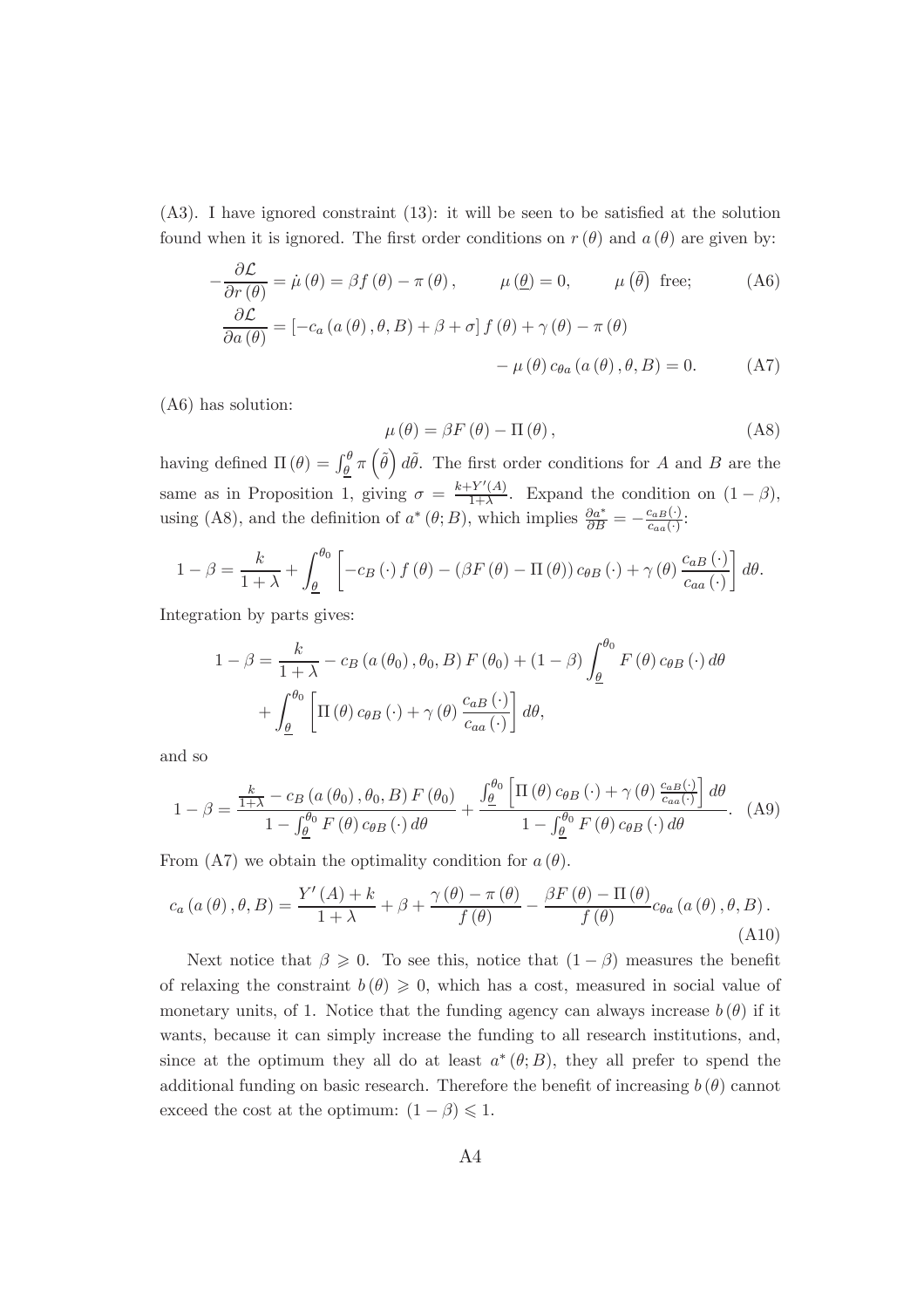Now define the function  $a_{\Pi}^K(\theta; B, \beta)$  as the solution in a of

$$
c_a(a,\theta,B) = \frac{Y'(A) + k}{1 + \lambda} + \beta - \frac{\beta F(\theta) - \Pi}{f(\theta)} c_{\theta a}(a,\theta,B).
$$
 (A11)

If  $\Pi = 0$ , then  $a_{\Pi}^K(\theta; B, \beta) = a^K(\theta; B, \beta)$  and if  $\Pi > 0$ , then  $a_{\Pi}^K(\theta; B, \beta) >$  $a^K(\theta; B, \beta)$ , since  $c_{\theta a}(\cdot) > 0$ .

Next notice that depending on the combination of complementary slackness for constraints (14) and (15), a value of  $a(\theta)$  belongs to one of four possible regions:

- 1.  $a(\theta) a^*(\theta; B) > 0$  and  $r(\theta) a(\theta) > 0$ . Therefore,  $\gamma(\theta) = \pi(\theta) = 0$ , which means  $r(\theta) > a(\theta) > a^*(\theta; B)$ , and in this region,  $r(\theta) = r^*(\theta; B, \theta_0)$ ,  $a(\theta) = a_{\Pi(\theta)}^{K}(\theta; B, \beta).$
- 2.  $\gamma(\theta) > 0$  and  $r(\theta) a(\theta) > 0$ . Here,  $a(\theta) a^*(\theta; B) = 0$  and  $\pi(\theta) = 0$ , and so  $r(\theta) = r^*(\theta; B, \theta_0), a(\theta) = a^*(\theta; B).$
- 3.  $a(\theta) a^*(\theta; B) > 0$  and  $\pi(\theta) > 0$ . In this region  $\gamma(\theta) = 0$  and  $r(\theta) = a(\theta) = 0$  $r^*(\theta; B, \theta_0).$
- 4.  $\gamma(\theta) > 0$  and  $\pi(\theta) > 0$ . Here,  $r(\theta) = r^*(\theta; B, \theta_0) = a^*(\theta; B) = a(\theta)$ , and therefore this region is just the single intersection point between  $a^*(\theta;B)$  and  $r^*(\theta; B, \theta_0).$

As a preliminary step, I show that

$$
\text{if } \theta \in \left[\underline{\theta}, \hat{\theta}\right) \text{ then } a(\theta) > 0 \text{ and } b(\theta) > 0; \\
\text{if } \theta \in \left[\tilde{\theta}, \theta_0\right] \text{ then } a(\theta) > 0 \text{ and } b(\theta) = 0.
$$

Proposition 3 requires that  $\underline{\theta}$  belongs to regions 1 or 2, that is that  $a(\underline{\theta}) \in [a^*(\underline{\theta},B), r^*(\underline{\theta};B,\theta_0)).$ Suppose by contradiction that  $a(\underline{\theta}) = r^*(\underline{\theta}; B, \theta_0)$ . Then  $b(\underline{\theta}) = 0$  in  $[\underline{\theta}, \tilde{\theta}]$  for some  $\tilde{\theta} > \underline{\theta}$ . Notice next that it cannot be  $\tilde{\theta} = \theta_0$ , otherwise  $b(\theta) = 0$  in  $[\underline{\theta}, \overline{\theta}]$ and so  $B = 0$ , against the Inada condition. That is, there is  $\tilde{\theta} > \theta_0$  such that  $a(\theta) = a_{\Pi(\theta)}^K(\theta; B, \beta) < r^*(\theta; B, \theta_0)$  in a right neighbourhood of  $\tilde{\theta}$ , with of course  $a\left(\widetilde{\theta}\right)\,=\,r^*\left(\widetilde{\theta};B,\theta_{0}\right)\,=\,a_{\Pi(\theta)}^{K}$  $(\tilde{\theta}; B, \beta)$ . Now we show that at any intersection between  $r^*(\theta; B, \theta_0)$  and  $a_{\Pi(\theta)}^K(\theta; B, \beta)$  the latter is *less steep* than  $r^*(\theta; B, \theta_0)$ , and thus we obtain a contradiction: if  $a_{\Pi(\theta)}^K(\theta; B, \beta)$  is less steep than  $r^*(\theta; B, \theta_0)$  then it must be *above* it in a right neighbourhood of  $\hat{\theta}$ .

Lemma A1  $a_{\Pi}^K(\theta; B, \beta) > r^*(\theta; B, \theta_0)$  for  $\theta > \tilde{\theta}$ .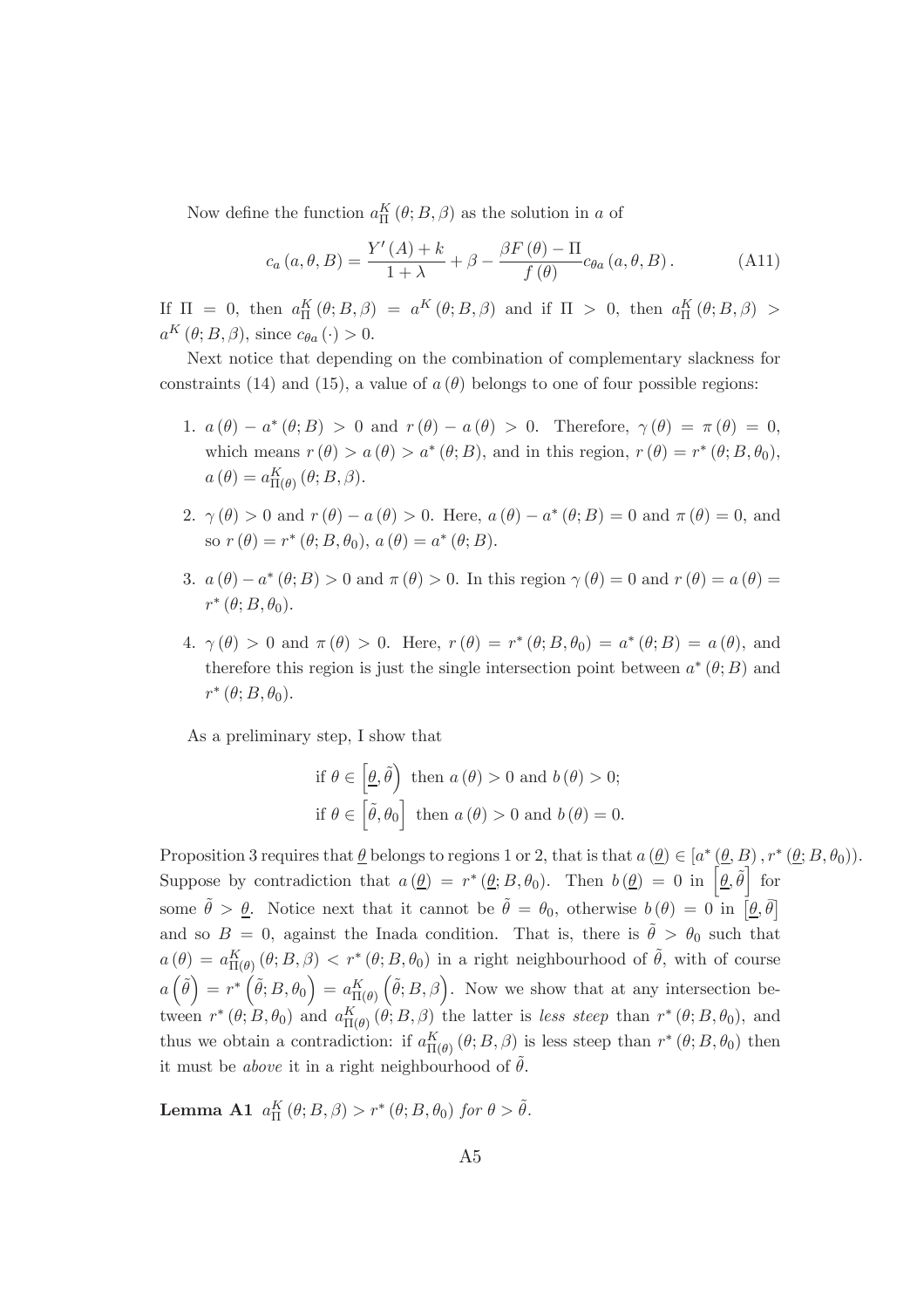**Proof.** To see this, compare  $a_{\Pi}^{K}(\theta, B, g)$  and  $r^{*}(\theta, B, \theta_{0})$  at their intersection. Since we are assuming that  $a(\theta) > r^*(\theta; B, \theta_0)$ , we have  $\pi(\theta) = \frac{d\Pi}{d\theta} = 0$ . Moreover, since  $a(\theta)$  is above  $a^*(\theta; B)$  in  $\left[\underline{\theta}, \tilde{\theta}\right]$ , it must be  $\beta F(\theta) - \Pi(\theta) > 0$  in  $\left[\underline{\theta}, \tilde{\theta}\right]$ . Next totally differentiate (A11):

$$
\[ c_{aa}(\cdot) + \frac{gF(\theta) - \Pi}{f(\theta)} c_{\theta aa}(\cdot) \] da +
$$
  

$$
\[ c_{a\theta}(\cdot) + \frac{gF(\theta) - \Pi}{f(\theta)} c_{\theta \theta a}(\cdot) + c_{a\theta}(\cdot) g \frac{d}{d\theta} \left( \frac{F(\theta)}{f(\theta)} \right) \] d\theta = 0.
$$

Hence:

$$
\frac{\partial a_K(\theta; B, g)}{\partial \theta} = -\frac{c_{a\theta}(\cdot) + \frac{gF(\theta) - \Pi}{f(\theta)}c_{\theta\theta a}(\cdot) + c_{a\theta}(\cdot) g\frac{d}{d\theta} \left(\frac{F(\theta)}{f(\theta)}\right)}{c_{aa}(\cdot) + \frac{gF(\theta) - \Pi}{(1+\lambda)f(\theta)}c_{\theta aa}(\cdot)}.
$$

I need to verify that the following holds:

$$
-\frac{c_{a\theta}(\cdot) + \frac{gF(\theta) - \Pi}{f(\theta)}c_{\theta\theta a}(\cdot) + c_{a\theta}(\cdot) g\frac{d}{d\theta}\left(\frac{F(\theta)}{f(\theta)}\right)}{c_{aa}(\cdot) + \frac{gF(\theta) - \Pi}{f(\theta)}c_{\theta aa}(\cdot)} > -c_{\theta}(\cdot).
$$

By Assumption 3,  $c_{\theta aa}$  ( $\cdot$ ) > 0, and so I can multiply through and rearrange:

$$
\frac{gF(\theta) - \Pi}{c_{aa}(\cdot)} \left( c_{\theta\theta a}(\cdot) + c_{a\theta}(\cdot) \frac{\frac{d}{d\theta} \left( \frac{F(\theta)}{f(\theta)} \right)}{\frac{F(\theta)}{f(\theta)}} - c_{\theta aa}(\cdot) c_{\theta}(\cdot) \right) < c_{\theta}(\cdot) - \frac{c_{a\theta}(\cdot)}{c_{aa}(\cdot)}
$$

Again, by Assumption 3, the RHS is positive and the LHS is negative. Therefore, at their intersection,  $\frac{\partial a_K(\cdot)}{\partial \theta} > \frac{\partial r^*(\cdot)}{\partial \theta}$ , that is  $r^*(\cdot)$  is steeper, and so it is below  $a^K(\cdot)$  in a right neighbourhood of their intersection. The contradiction establishes the Lemma.

The Proposition now follows immediately.  $\blacksquare$ 

**Proof of Corollary 2.** Proposition 3 shows that  $a(\theta)$  is one of  $a^*(\theta;B)$ ,  $a^K(\theta;B,\beta)$ or  $r^*(\theta; B, \theta_0)$ . Moreover, since it must lie between  $a^*(\theta; B)$  and  $r^*(\theta; B, \theta_0)$ , it can only equal  $a^{K}(\theta; B, \beta)$  – intersections excepted – between them. The second line follows from the first.  $\blacksquare$ 

#### Proof of Corollary 3. Omitted. ■

**Proof of Corollary 4.** Differentiate (19) with respect to a, using (12):

$$
C'(a) = c_a (a, \theta^K (a; B, \beta), B) - 1.
$$
 (A12)

.